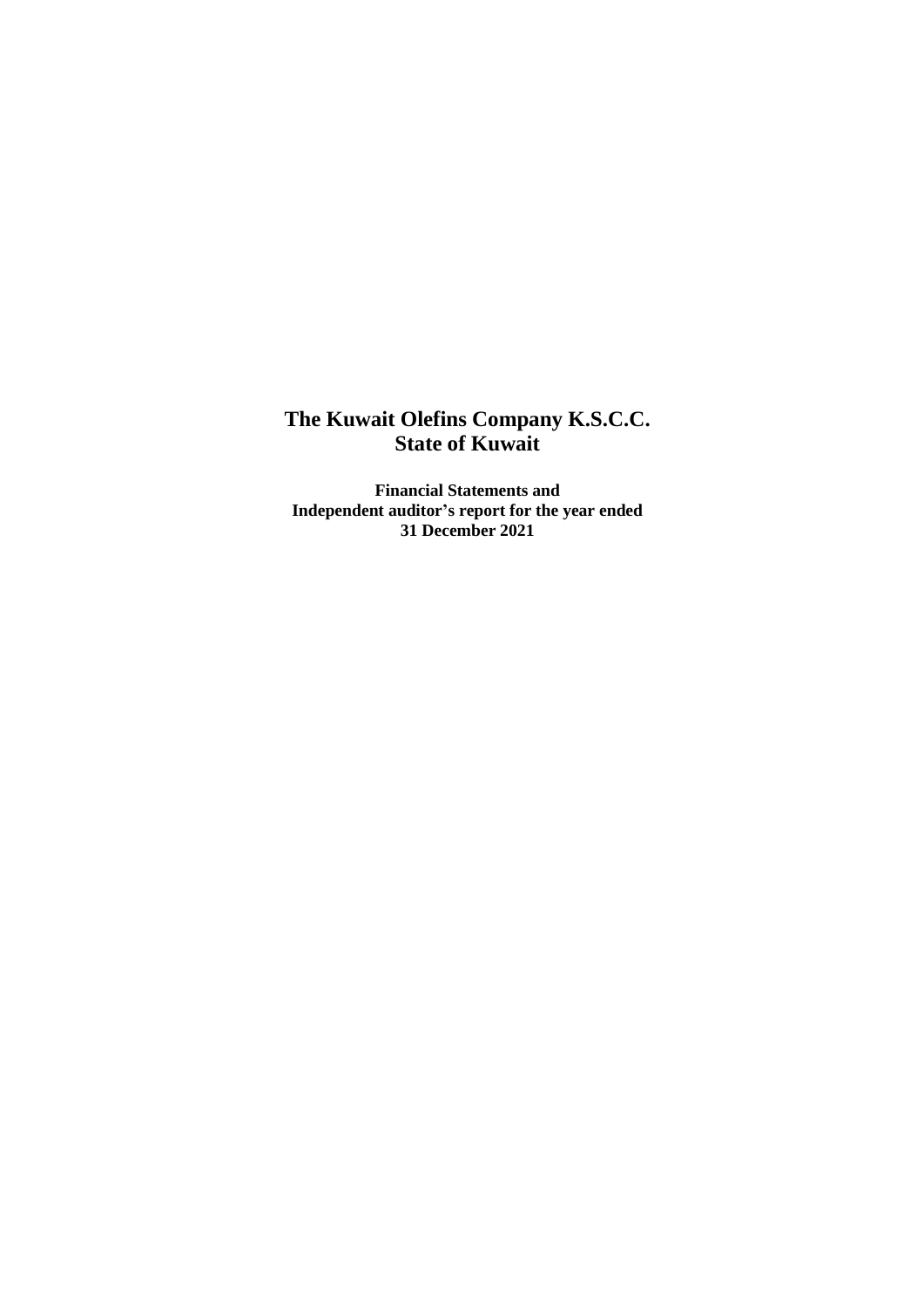| <b>Contents</b>                                             | Page     |
|-------------------------------------------------------------|----------|
| Independent auditor's report                                | $1 - 3$  |
| Statement of financial position                             | 4        |
| Statement of profit and loss and other comprehensive income | 5        |
| Statement of changes in equity                              | 6        |
| Statement of cash flows                                     |          |
| Notes to financial statements                               | $8 - 33$ |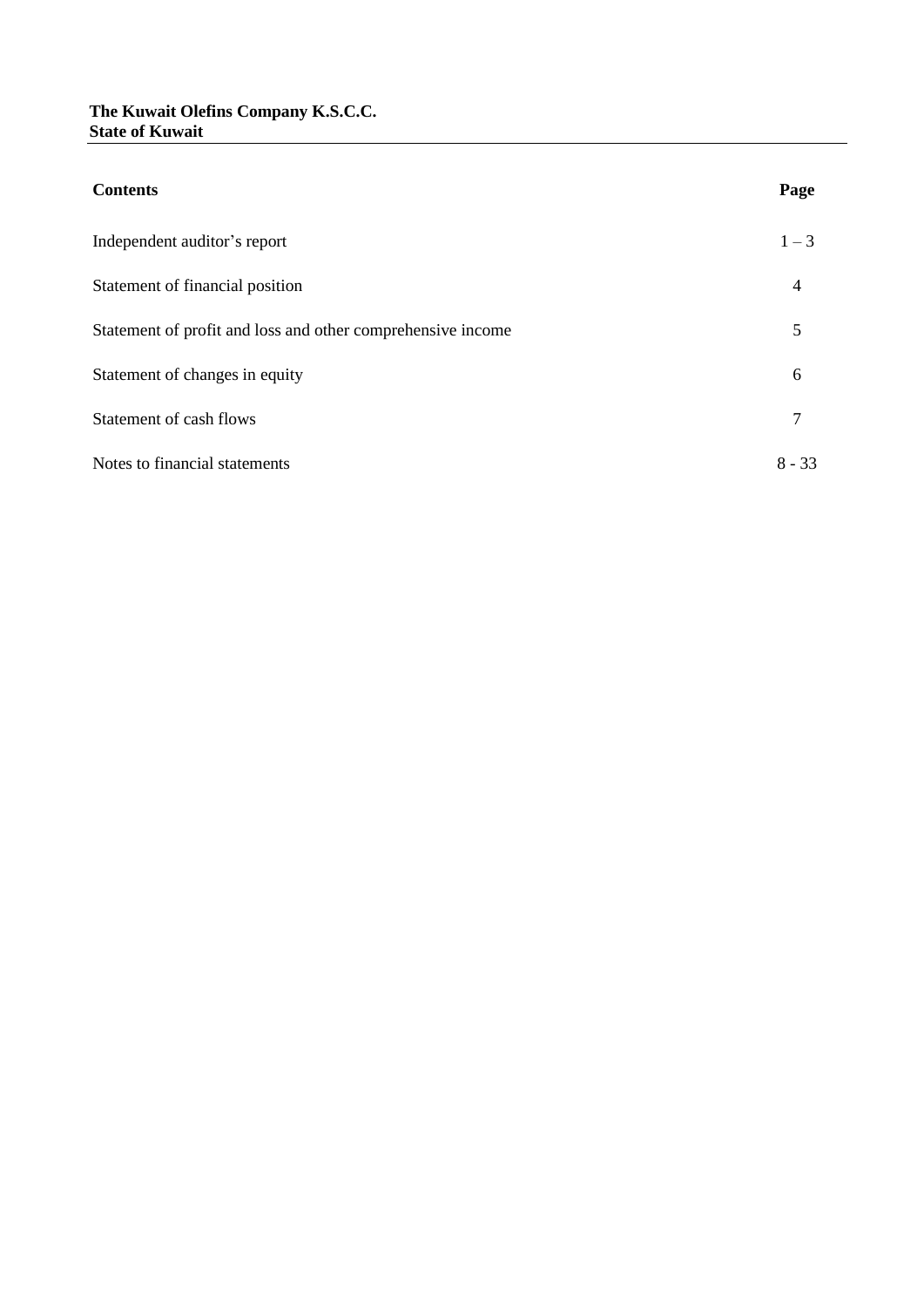

KPMG Safi Al-Mutawa & Partners Al Hamra Tower, 25th Floor Abdulaziz Al Saqr Street P.O. Box 24, Safat 13001 State of Kuwait Tel: +965 2228 7000 Fax: +965 2228 7444

# Independent auditor's report

The Shareholders The Kuwait Olefins Company K.S.C.C. State of Kuwait

#### **Opinion**

We have audited the financial statements of The Kuwait Olefins Company K.S.C.C. ("the Company"), which comprise the statement of financial position as at 31 December 2021, the statements of profit or loss and other comprehensive income, changes in equity and cash flows for the year then ended, and notes, comprising significant accounting policies and other explanatory information.

In our opinion, the accompanying financial statements present fairly, in all material respects, the financial position of the Company as at 31 December 2021, and its financial performance and its cash flows for the year then ended in accordance with International Financial Reporting Standards (IFRS).

#### **Basis for Opinion**

We conducted our audit in accordance with International Standards on Auditing (ISAs). Our responsibilities under those standards are further described in the *Auditor's Responsibilities for the Audit of the Financial Statements* section of our report. We are independent of the Company in accordance with International Ethics Standards Board for Accountants International Code of Ethics for Professional Accountants (including International Independence Standards) (IESBA Code) and we have fulfilled our other ethical responsibilities in accordance with the IESBA Code. We believe that the audit evidence we have obtained is sufficient and appropriate to provide a basis for our opinion.

#### **Other Information**

Management is responsible for the other information. The other information obtained at the date of this auditor's report is the Board of Directors report included in the Company's annual report but does not include the financial statements and our auditor's report thereon.

Our opinion on the financial statements does not cover the other information and we do not express any form of assurance conclusion thereon.

In connection with our audit of the financial statements, our responsibility is to read the other information and, in doing so, consider whether the other information is materially inconsistent with the financial statements or our knowledge obtained in the audit, or otherwise appears to be materially misstated.

If, based on the work we have performed on the other information obtained prior to the date of this auditor's report, we conclude that there is a material misstatement of this other information, we are required to report that fact. We have nothing to report in this regard.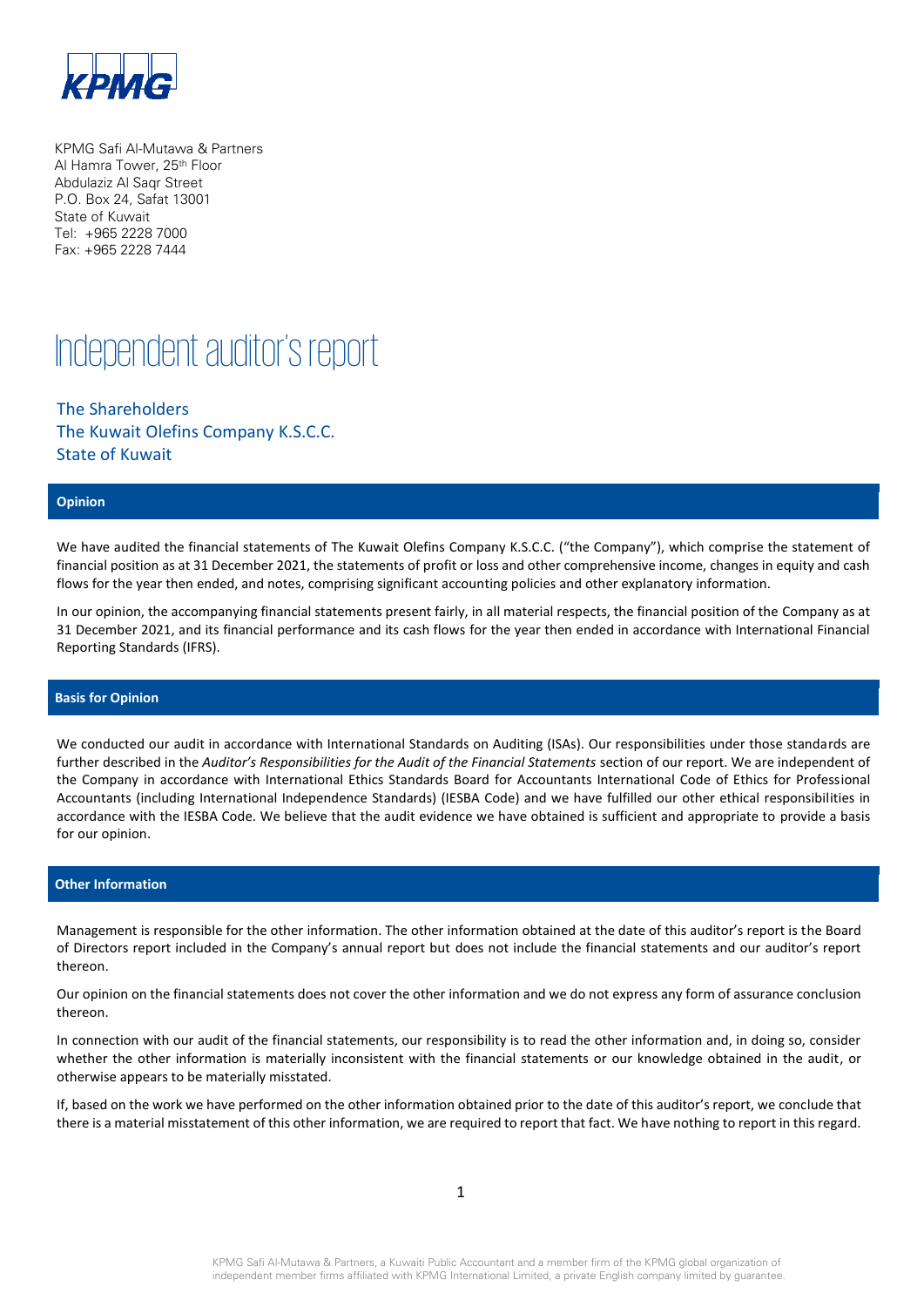

#### **Responsibilities of Management and Those Charged with Governance for the Financial Statements**

Management is responsible for the preparation and fair presentation of the financial statements in accordance with IFRS, and for such internal control as management determines is necessary to enable the preparation of financial statements that are free from material misstatement, whether due to fraud or error.

In preparing the financial statements, management is responsible for assessing the Company's ability to continue as a going concern, disclosing, as applicable, matters related to going concern and using the going concern basis of accounting unless management either intends to liquidate the Company or to cease operations, or has no realistic alternative but to do so.

Those charged with governance are responsible for overseeing the Company's financial reporting process.

#### **Auditor's Responsibilities for the Audit of the Financial Statements**

Our objectives are to obtain reasonable assurance about whether the financial statements as a whole are free from material misstatement, whether due to fraud or error, and to issue an auditor's report that includes our opinion. Reasonable assurance is a high level of assurance but is not a guarantee that an audit conducted in accordance with ISAs will always detect a material misstatement when it exists. Misstatements can arise from fraud or error and are considered material if, individually or in the aggregate, they could reasonably be expected to influence the economic decisions of users taken on the basis of these financial statements.

As part of an audit in accordance with ISAs, we exercise professional judgment and maintain professional skepticism throughout the audit. We also:

- Identify and assess the risks of material misstatement of the financial statements, whether due to fraud or error, design and perform audit procedures responsive to those risks, and obtain audit evidence that is sufficient and appropriate to provide a basis for our opinion. The risk of not detecting a material misstatement resulting from fraud is higher than for one resulting from error, as fraud may involve collusion, forgery, intentional omissions, misrepresentations, or the override of internal control.
- Obtain an understanding of internal control relevant to the audit in order to design audit procedures that are appropriate in the circumstances, but not for the purpose of expressing an opinion on the effectiveness of the Company's internal control.
- Evaluate the appropriateness of accounting policies used and the reasonableness of accounting estimates and related disclosures made by management.
- Conclude on the appropriateness of management's use of the going concern basis of accounting and, based on the audit evidence obtained, whether a material uncertainty exists related to events or conditions that may cast significant doubt on the Company's ability to continue as a going concern. If we conclude that a material uncertainty exists, we are required to draw attention in our auditor's report to the related disclosures in the financial statements or, if such disclosures are inadequate, to modify our opinion. Our conclusions are based on the audit evidence obtained up to the date of our auditor's report. However, future events or conditions may cause the Company to cease to continue as a going concern.
- Evaluate the overall presentation, structure and content of the financial statements, including the disclosures, and whether the financial statements represent the underlying transactions and events in a manner that achieves fair presentation.

We communicate with those charged with governance regarding, among other matters, the planned scope and timing of the audit and significant audit findings, including any significant deficiencies in internal control that we identify during our audit.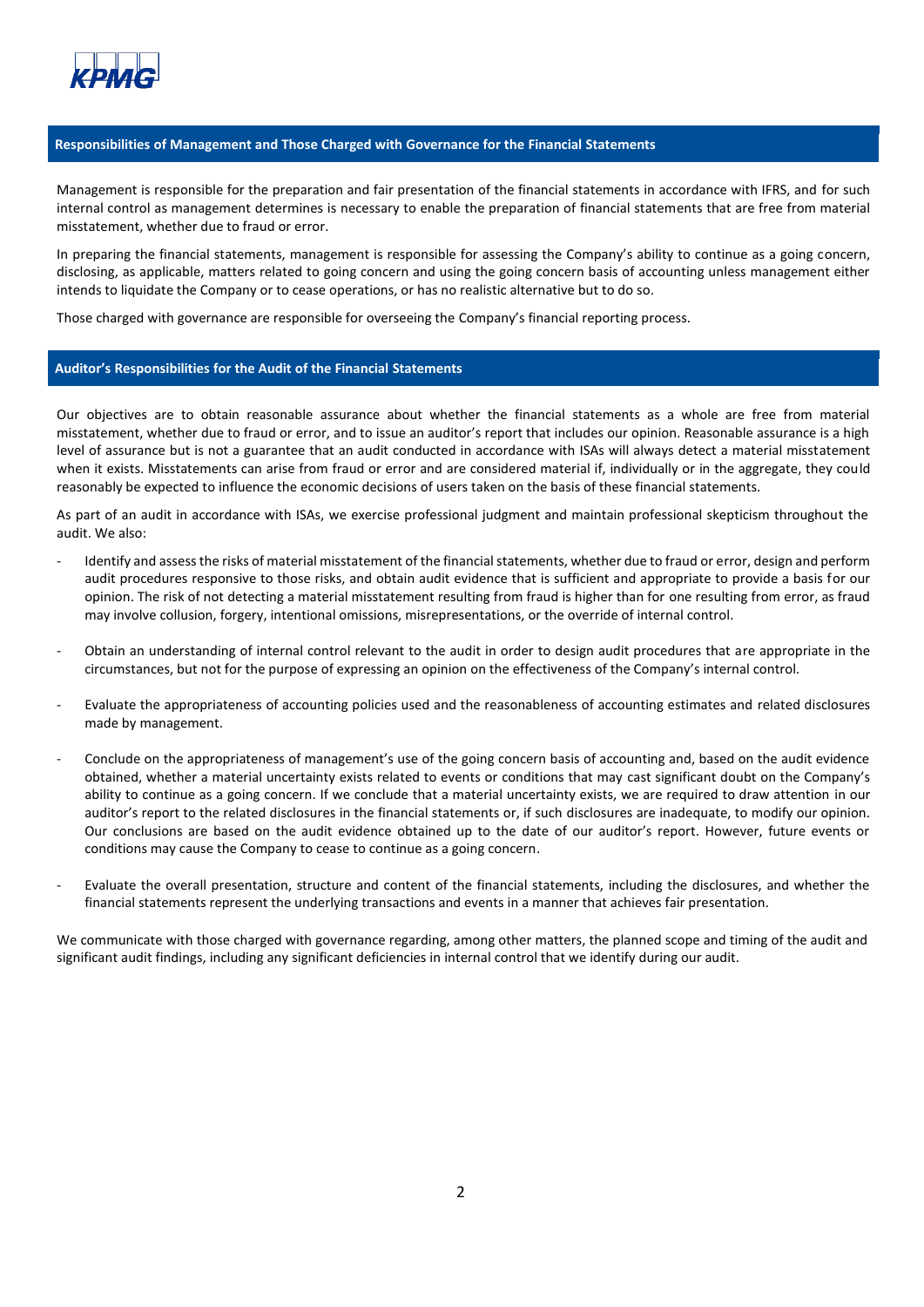

#### **Report on Other Legal and Regulatory Requirements**

We further report that we have obtained the information and explanations that we required for the purpose of our audit and the financial statements include the information required by the Companies Law No. 1 of 2016 and its Executive Regulations and the Company's Memorandum and Articles of Association. In our opinion, proper books of account have been kept by the Company, an inventory count was carried out in accordance with recognized procedures and the accounting information given in the board of directors' report agrees with the books of accounts of the Company. We have not become aware of any violations of the provisions of the Companies Law No. 1 of 2016 and its Executive Regulations, or of the Company's Memorandum and Articles of Association during the year ended 31 December 2021 that might have had a material effect on the business of the Company or on its financial position.

 $\sqrt{2}$ 

Safi A. Al-Mutawa License No 138 "A" of KPMG Safi Al-Mutawa & Partners Member firm of KPMG International and the state of the Case of the Case of the Case of the Kuwait: 17 February 2022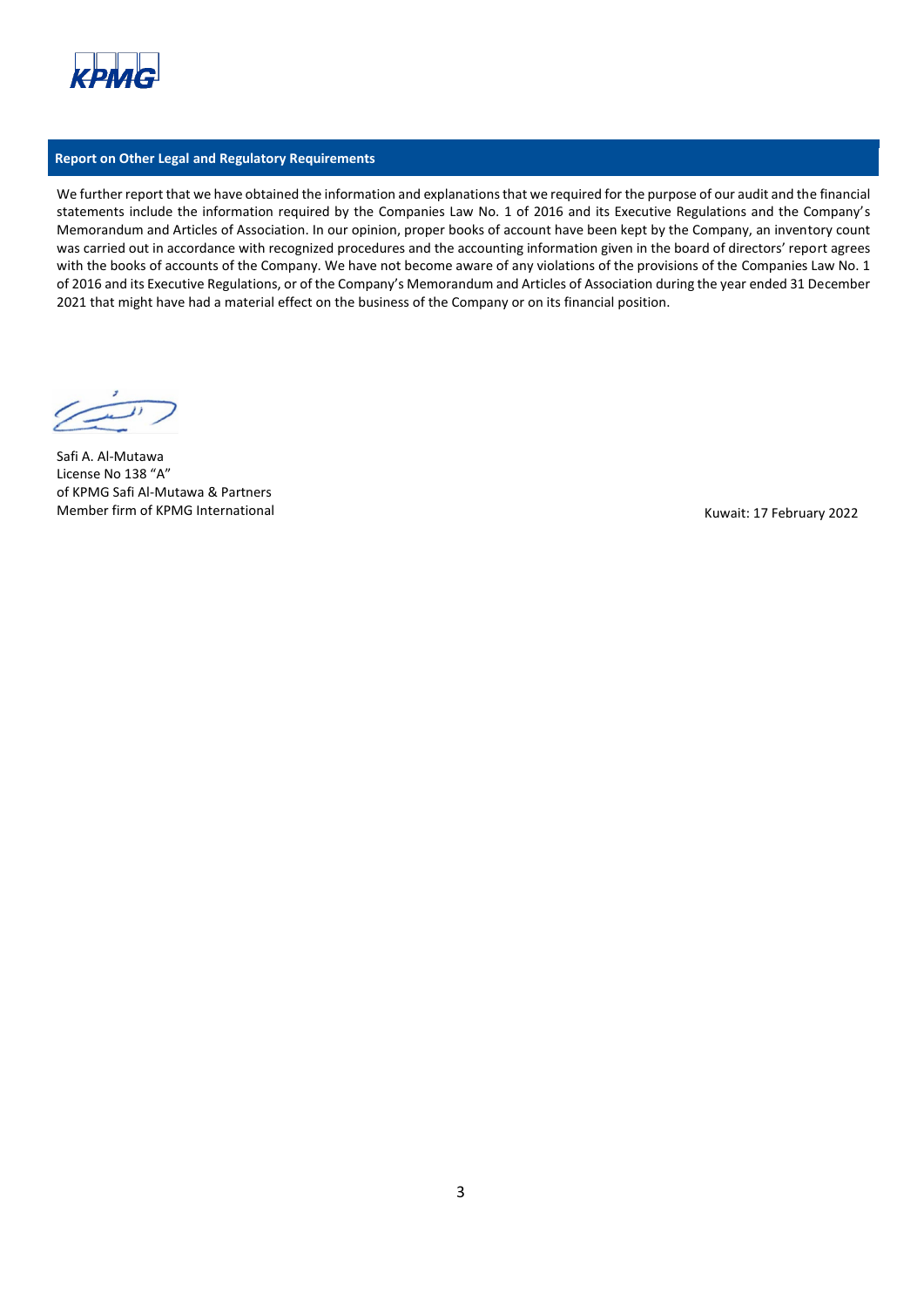# **Statement of financial position**

as at 31 December 2021

|                                     |                | <b>US\$ '000</b> |         |
|-------------------------------------|----------------|------------------|---------|
|                                     | <b>Notes</b>   | 2021             | 2020    |
| <b>Assets</b>                       |                |                  |         |
| Property, plant and equipment       | 5              | 545,910          | 585,593 |
| Intangible assets                   | 6              | 221,567          | 246,862 |
| Right-of-use assets                 | $\overline{7}$ | 11,190           | 12,442  |
| <b>Non-current assets</b>           |                | 778,667          | 844,897 |
| Inventories                         | 8              | 3,091            | 4,239   |
| Due from related parties            | 13             | 112,617          | 106,031 |
| Prepayments and other receivables   |                | 11,993           | 1,617   |
| Notes receivables                   | 13             | 106,508          |         |
| <b>Bank</b> balances                |                | 69               | 60      |
| <b>Current assets</b>               |                | 234,278          | 111,947 |
| <b>Total assets</b>                 |                | 1,012,945        | 956,844 |
| <b>Equity</b>                       |                |                  |         |
| Share capital                       | 9              | 380,417          | 380,417 |
| Statutory reserve                   | 9              | 190,208          | 190,208 |
| Retained earnings                   |                | 366,553          | 173,186 |
| <b>Total equity</b>                 |                | 937,178          | 743,811 |
| <b>Liabilities</b>                  |                |                  |         |
| Lease liabilities                   | $\overline{7}$ |                  |         |
| <b>Non-current liabilities</b>      |                | 10,117           | 11,111  |
|                                     |                | 10,117           | 11,111  |
| Lease liabilities                   | $\overline{7}$ | 1,570            | 1,557   |
| Accruals and other liabilities      |                | 22,917           | 16,279  |
| Due to related parties              | 13             | 41,102           | 116,521 |
| Trade payables                      |                | 61               | 1,804   |
| Notes payable                       | 13             |                  | 65,761  |
| <b>Current liabilities</b>          |                | 65,650           | 201,922 |
| <b>Total liabilities</b>            |                | 75,767           | 213,033 |
| <b>Total equity and liabilities</b> |                | 1,012,945        | 956,844 |

Nadia Al-Hajji Chairperson

Naser Aldousari President & Chief Executive Officer

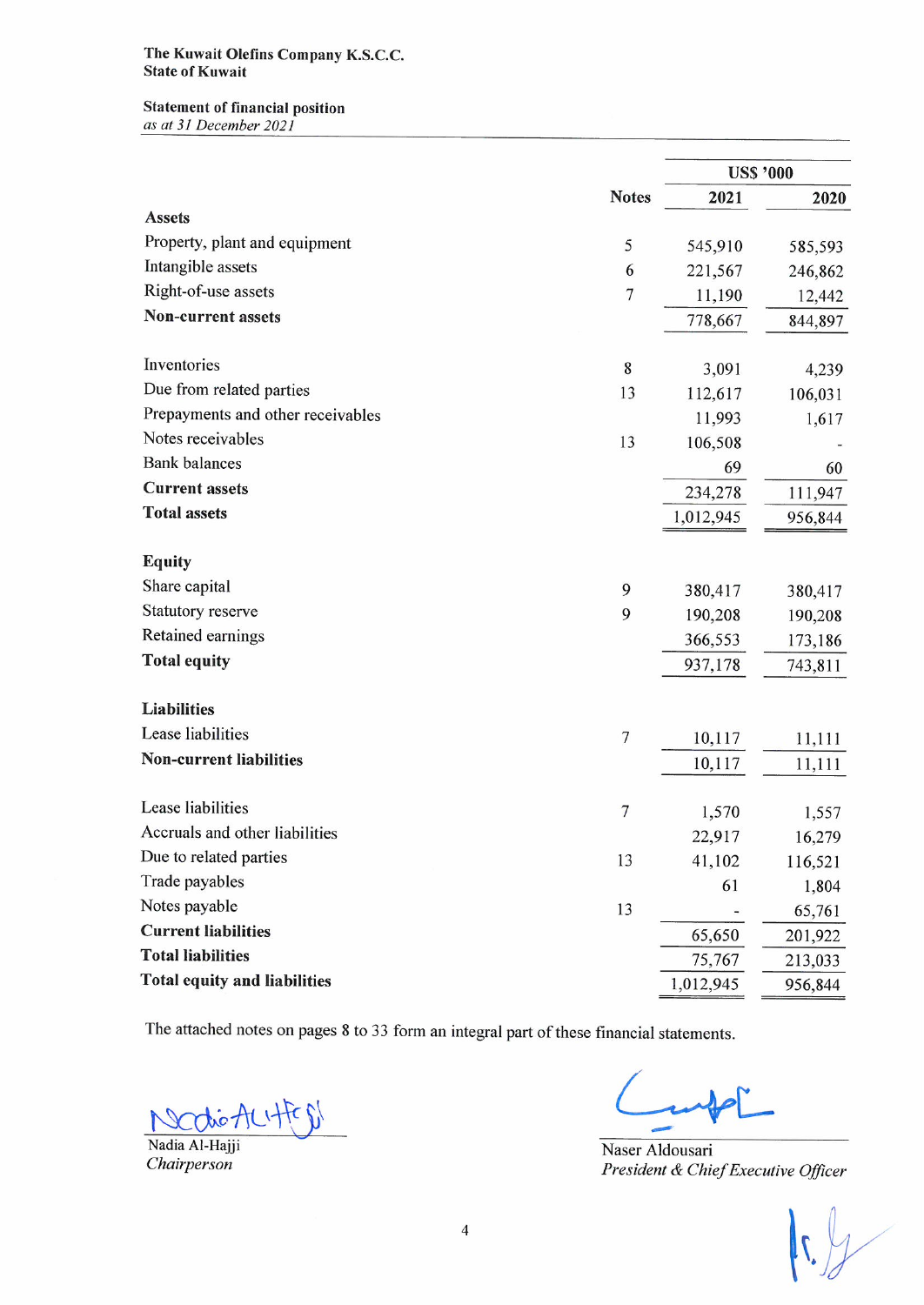## **Statement of profit or loss and other comprehensive income**

*for the year ended 31 December 2021*

|                                                                                                                                                        |              | <b>US\$' 000</b> |           |  |
|--------------------------------------------------------------------------------------------------------------------------------------------------------|--------------|------------------|-----------|--|
|                                                                                                                                                        | <b>Notes</b> | 2021             | 2020      |  |
| <b>Sales</b>                                                                                                                                           | 10           | 721,381          | 471,535   |  |
| Cost of sales                                                                                                                                          | 11           | (334, 469)       | (292,500) |  |
| <b>Gross profit</b>                                                                                                                                    |              | 386,912          | 179,035   |  |
| General, administrative and selling expenses                                                                                                           | 12           | (5,153)          | (2,256)   |  |
| Foreign exchange (loss) gain                                                                                                                           |              | (6,833)          | 1,486     |  |
| <b>Profit from operation</b>                                                                                                                           |              | 374,926          | 178,265   |  |
| Finance income                                                                                                                                         |              | 1,377            | 1,523     |  |
| Finance cost                                                                                                                                           | 7&13         | (3,718)          | (3,923)   |  |
| <b>Profit before contribution to Kuwait Foundation for</b><br>the Advancement of Sciences (KFAS), Zakat and<br><b>Board of Directors' remuneration</b> |              | 372,585          | 175,865   |  |
| <b>Contribution to KFAS</b>                                                                                                                            |              | (3,780)          | (1,581)   |  |
| Contribution to Zakat                                                                                                                                  |              | (2,173)          | (1,019)   |  |
| Board of Directors' remuneration                                                                                                                       |              | (79)             | (79)      |  |
| Net profit for the year                                                                                                                                |              | 366,553          | 173,186   |  |
| Other comprehensive income                                                                                                                             |              |                  |           |  |
| Total comprehensive income for the year                                                                                                                |              | 366,553          | 173,186   |  |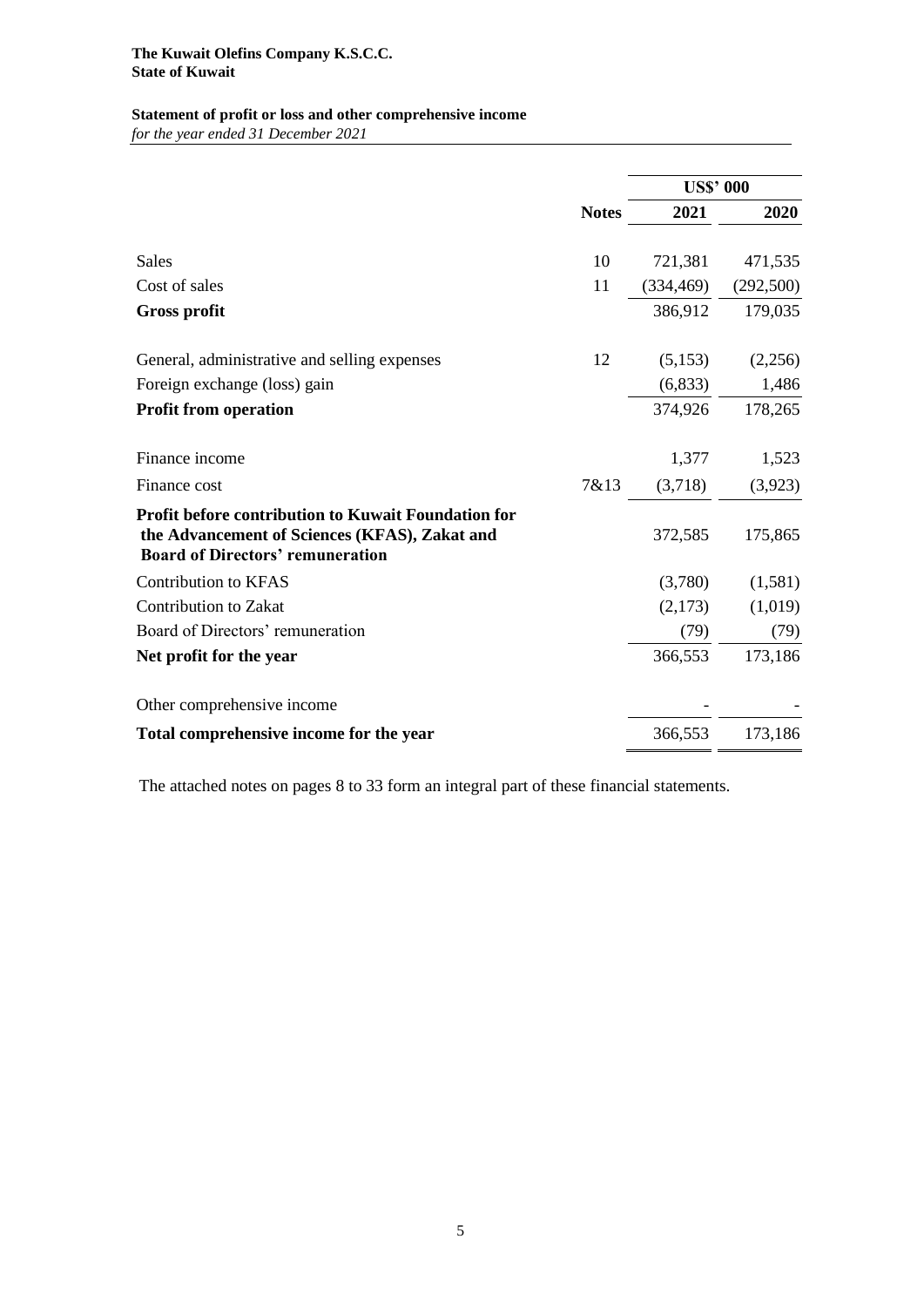#### **Statement of changes in equity**

*for the year ended 31 December 2021*

| <b>US\$ '000</b>        |                             |                             |              |  |
|-------------------------|-----------------------------|-----------------------------|--------------|--|
| <b>Share</b><br>capital | <b>Statutory</b><br>reserve | <b>Retained</b><br>earnings | <b>Total</b> |  |
| 380,417                 | 190,208                     | 269,683                     | 840,308      |  |
|                         |                             | 173,186                     | 173,186      |  |
|                         |                             | 173,186                     | 173,186      |  |
|                         |                             | (269, 683)                  | (269, 683)   |  |
| 380,417                 | 190,208                     | 173,186                     | 743,811      |  |
|                         |                             |                             |              |  |
| 380,417                 | 190,208                     | 173,186                     | 743,811      |  |
|                         |                             | 366,553                     | 366,553      |  |
|                         |                             | 366,553                     | 366,553      |  |
|                         |                             | (173, 186)                  | (173, 186)   |  |
| 380,417                 | 190,208                     | 366,553                     | 937,178      |  |
|                         |                             |                             |              |  |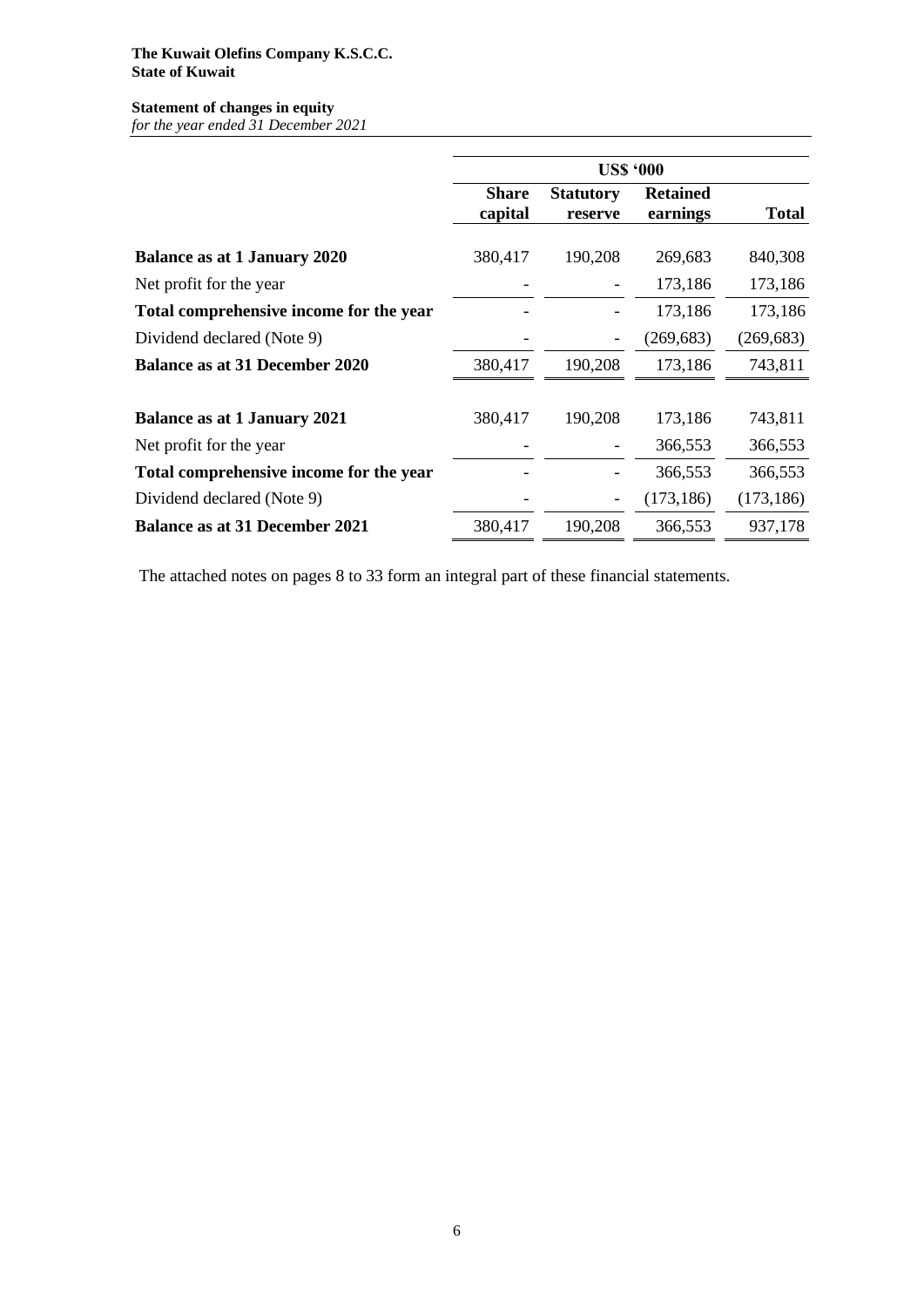#### **Statement of cash flows**

*for the year ended 31 December 2021*

|                                             |              | <b>US\$ '000</b> |           |
|---------------------------------------------|--------------|------------------|-----------|
|                                             | <b>Notes</b> | 2021             | 2020      |
| <b>Cash flows from operating activities</b> |              |                  |           |
| Net profit for the year                     |              | 366,553          | 173,186   |
| Adjustments for:                            |              |                  |           |
| Depreciation and amortization               | 5, 6 $& 7$   | 74,067           | 76,684    |
| Finance costs                               | 7 & 13       | 3,718            | 3,923     |
| Finance income                              |              | (1,377)          | (1,523)   |
| Provision for KFAS and Zakat                |              | 5,953            | 2,600     |
|                                             |              | 448,914          | 254,870   |
| Changes in:                                 |              |                  |           |
| Inventories                                 |              | 1,148            | 2,598     |
| due from related parties                    |              | (6,586)          | 3,715     |
| prepayments and other receivables           |              | (10, 376)        | 13,818    |
| accruals and other liabilities              |              | 685              | 5,732     |
| due to related parties                      |              | (75, 419)        | 75,959    |
| trade payables                              |              | (1,743)          | 1,602     |
| Net cash from operating activities          |              | 356,623          | 358,294   |
| <b>Cash flows from investing activities</b> |              |                  |           |
| Addition of property, plant and equipment   | 5            | (7, 722)         | (27,073)  |
| Acquisition of intangible assets            | 6            | (115)            | (71, 853) |
| Net movement in notes receivables           | 13           | (106, 508)       | 23,650    |
| Finance income received                     |              | 1,377            | 1,523     |
| Net cash used in investing activities       |              | (112,968)        | (73, 753) |
| <b>Cash flows from financing activities</b> |              |                  |           |
| Repayment of loans and borrowings           |              |                  | (80, 559) |
| Payment of lease liabilities                | 7            | (1, 463)         | (1,784)   |
| Net movement in notes payable               | 13           | (65,761)         | 65,761    |
| Finance costs paid                          |              | (3,236)          | (3,409)   |
| Dividend paid                               | 9            | (173, 186)       | (269,000) |
| Net cash used in financing activities       |              | (243, 646)       | (288,991) |
| Net change in bank balances                 |              | 9                | (4,450)   |
| Bank balances as at 1 January               |              | 60               | 4,510     |
| <b>Bank balances as at 31 December</b>      |              | 69               | 60        |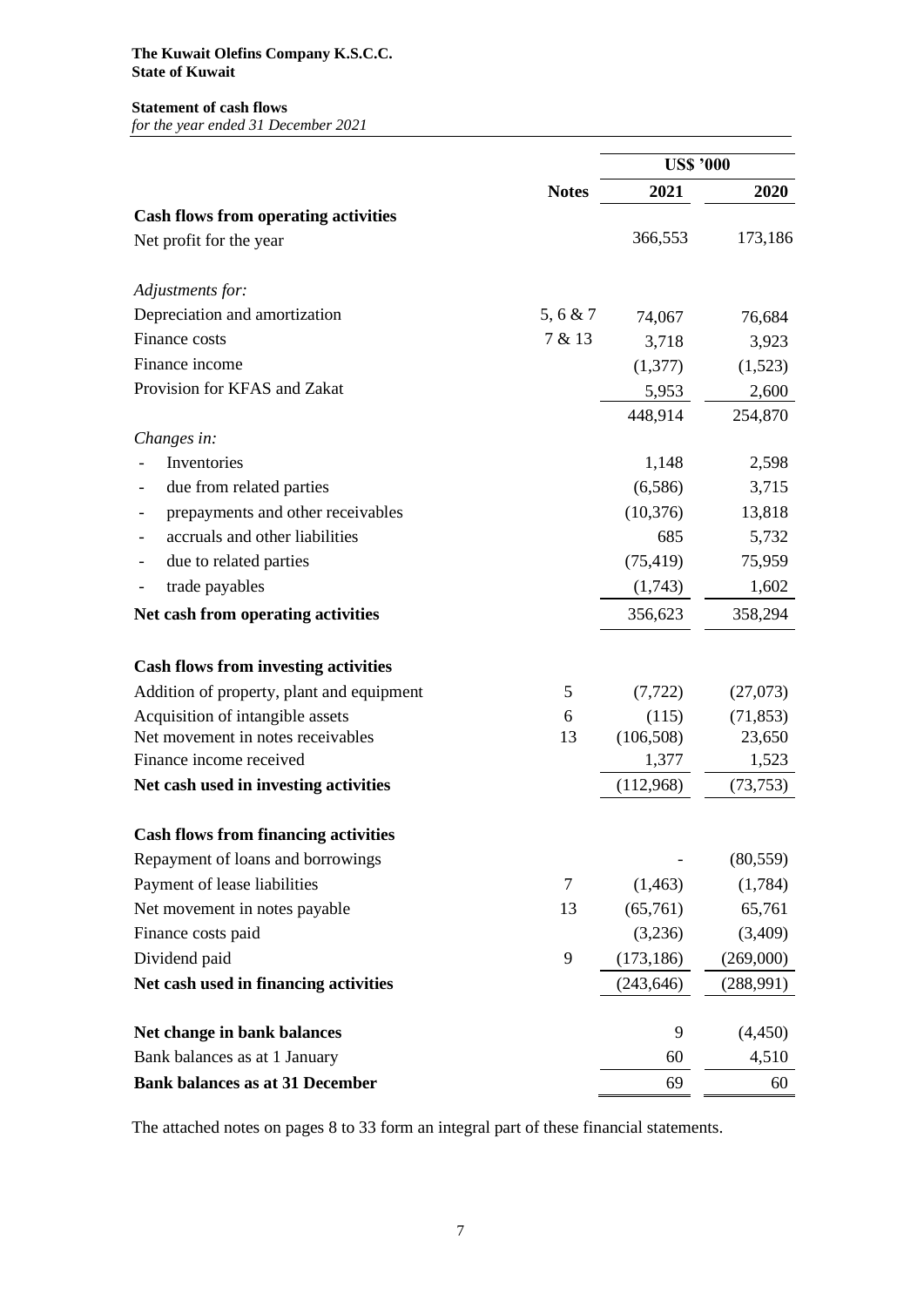*for the year ended 31 December 2021*

## **1. Reporting entity**

The Kuwait Olefins Company K.S.C.C. ("the Company") is a Closed Kuwaiti Shareholding Company incorporated in the State of Kuwait on 10 October 2004. The Company is registered in the commercial register under number 103722 dated 10 October 2004.

The Company is owned by DOW Europe Holding B.V. ("DEHBV"), Petrochemical Industries Company K.S.C.C. ("PIC"), Boubyan Petrochemical Company K.S.C. ("BPC") and Al-Qurain Petrochemical Industries Company K.S.C. ("QPIC").

DEHBV is a subsidiary of The Dow Chemical Company ("TDCC").

The Company is engaged in the manufacture and sale of ethylene and ethylene glycol ("EG").

These financial statements were approved for issue by Board of Directors on 8 February 2022 and are subject to approval of shareholders at the forthcoming Annual General Meeting.

The address of the Company's registered office is East Ahmadi, Block 12, State of Kuwait.

## **2. Basis of preparation**

## a) Statement of Compliance

The financial statements have been prepared in accordance with International Financial Reporting Standards ("IFRS"), the requirements of the Companies Law No. 1 of 2016, as amended and its Executive Regulations, the Company's Memorandum and Articles of Association and Ministerial order No.18 of 1990.

## b) Basis of measurement

The financial statements have been prepared on the historical cost or amortised cost basis, except for derivative financial instruments which are measured at fair value.

## c) Functional and presentation Currency

These financial statements are presented in United States Dollars ("US\$") which is the functional currency of the Company. The Company's functional currency is not the currency of the country in which it is domiciled as majority of the transactions of the Company are denominated in US\$. All financial information presented in US\$ has been rounded to the nearest thousand. A separate set of financial statements is presented in Kuwaiti Dinar ("KD") for purpose of submission to the Ministry of Commerce and Industry, State of Kuwait.

## d) Use of estimates and judgments

The preparation of financial statements in conformity with IFRSs require management to make judgments, estimates and assumptions that affect the application of accounting policies and reported amounts of assets, liabilities, income and expenses. Actual results may differ from these estimates.

Estimates and underlying assumptions are based on historical experience and various other factors that are believed to be reasonable under the circumstances, the results of which form the basis of making the judgments about the carrying value of assets and liabilities that are not readily apparent from other sources.

Estimates and underlying assumptions are reviewed on an ongoing basis. Revisions to accounting estimates are recognized in the period in which the estimate is revised if the revision affects only that period or in the period of the revision and future periods if the revision affects both current and future periods.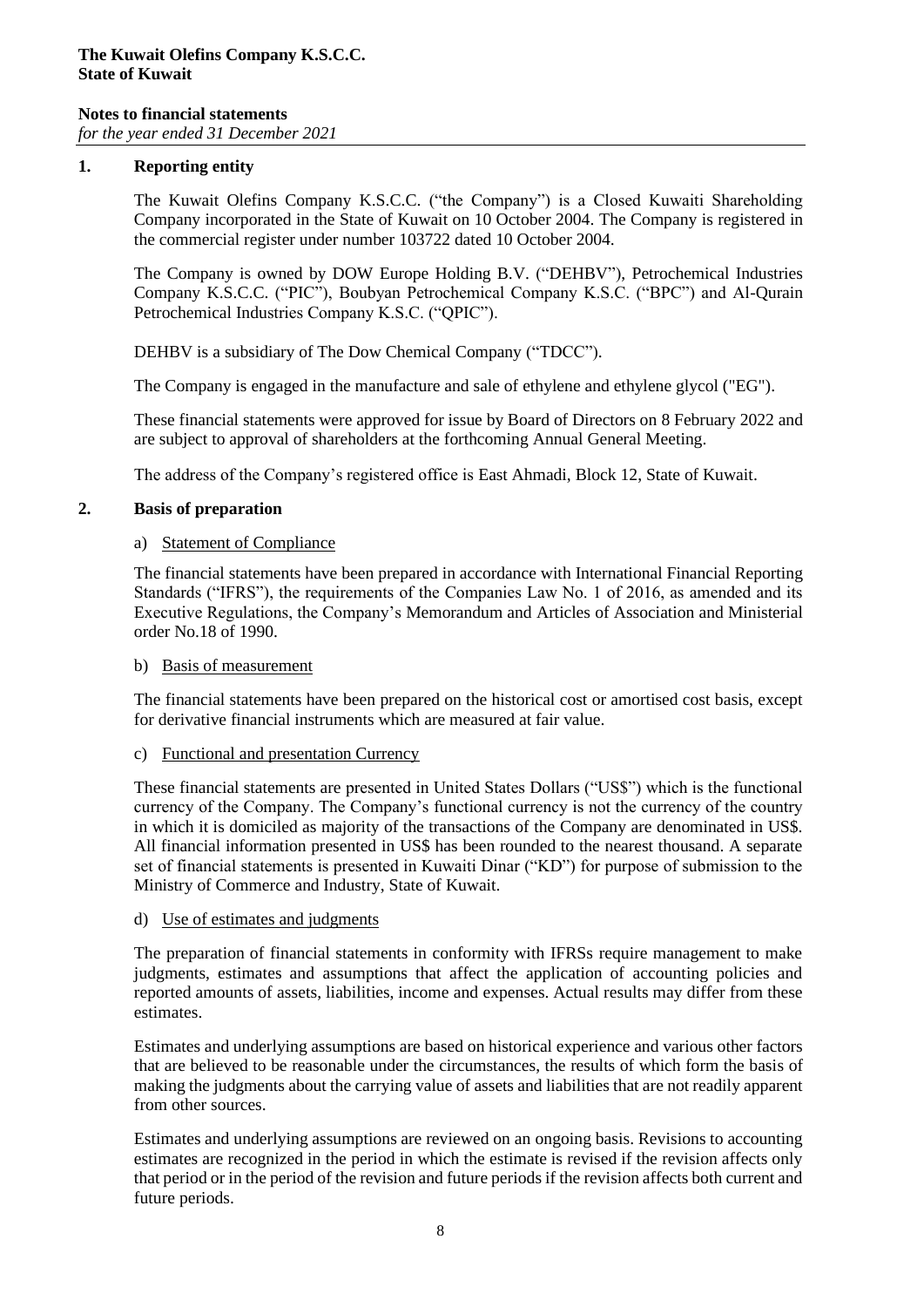*for the year ended 31 December 2021*

Information about significant areas of estimation uncertainty and critical judgments in applying accounting policies that have the most significant effect on the amounts recognized in the financial statements are described in Note 4(m).

## **3. Changes in accounting policy**

The below amendment to standards and interpretations became effective on 1 January 2021, but it does not have material effect on the Company's financial statements:

## Interest Rate Benchmark Reform - Phase 2 Amendments to IFRS 9, IAS 39, IFRS 7, IFRS 4 and IFRS 16

The amendments provide temporary reliefs which address the financial reporting effects when an interbank offered rate ("IBOR") is replaced with an alternative nearly risk-free interest rate ("RFR").

The amendments include the following practical expedients:

- A practical expedient to require contractual changes, or changes to cash flows that are directly required by the reform, to be treated as changes to a floating interest rate, equivalent to a movement in a market rate of interest;
- Permit changes required by IBOR reform to be made to hedge designations and hedge documentation without the hedging relationship being discontinued; and
- Provide temporary relief to entities from having to meet the separately identifiable requirement when an RFR instrument is designated as a hedge of a risk component.

#### **4. Significant accounting policies**

The Company has consistently applied these significant accounting policies set out below in the preparation of the financial statements, except for the changes described in Note 3 above.

a) Financial Instruments

A financial instrument is any contract that gives rise to a financial asset of one entity and a financial liability or equity instrument of another entity.

i) Financial assets

#### *Initial recognition and measurement*

Financial assets are classified, at initial recognition, as subsequently measured at amortised cost, FVOCI, or FVTPL.

The classification of financial assets at initial recognition depends on the financial asset's contractual cash flow characteristics and the Company's business model for managing them. With the exception of due from related parties which does not contain a significant financing component or for which the Company has applied the practical expedient, the Company initially measures a financial asset at its fair value plus, in the case of a financial asset not at FVTPL, transaction costs.

In order for a financial asset to be classified and measured at amortised cost or FVOCI, it needs to give rise to cash flows that are 'solely payments of principal and interest (SPPI)' on the principal amount outstanding. This assessment is referred to as the SPPI test and is performed at an instrument level.

Purchases or sales of financial assets that require delivery of assets within a time frame established by regulation or convention in the market place (regular way trades) are recognised on the trade date, i.e., the date that the Company commits to purchase or sell the asset.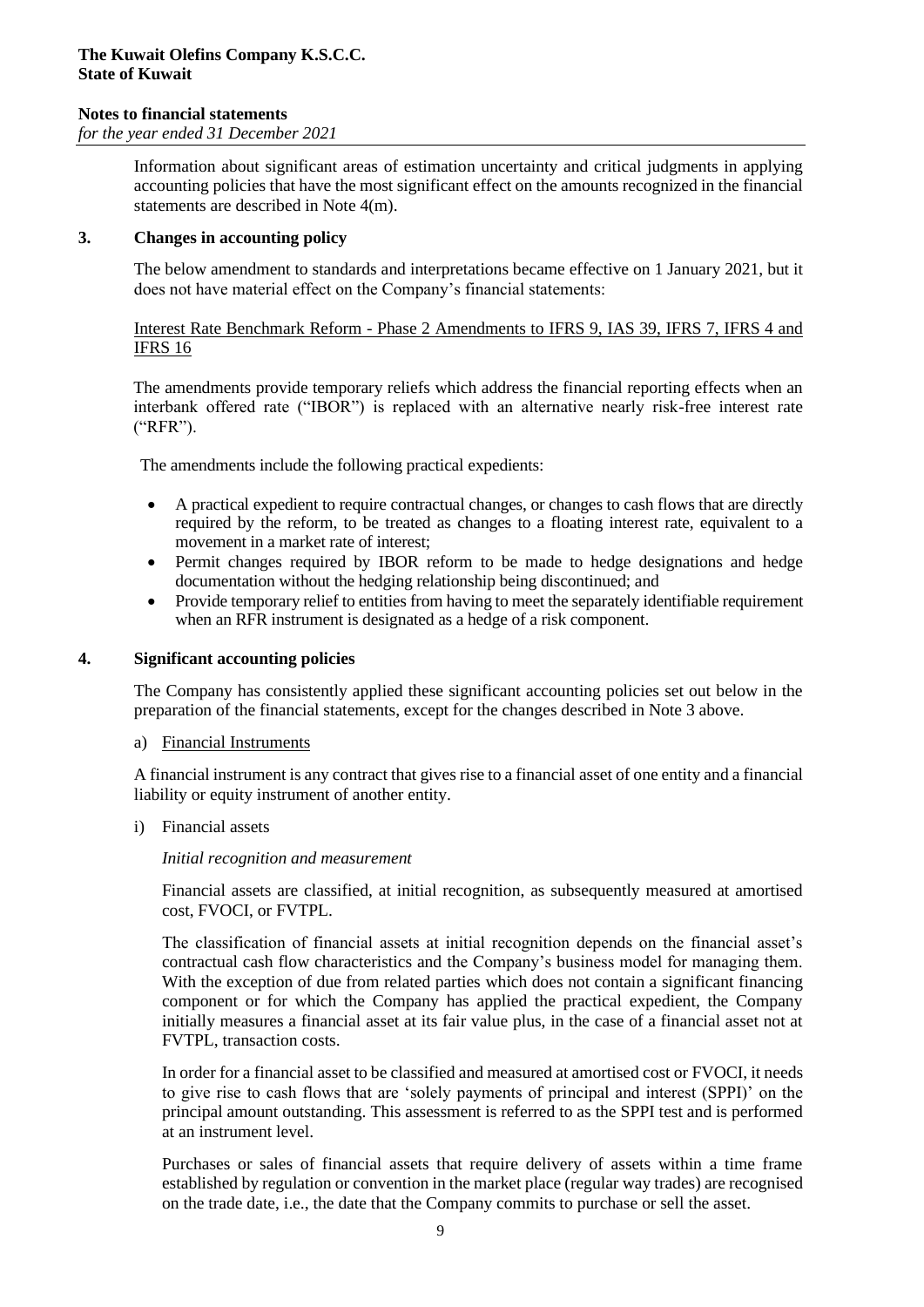#### *Subsequent measurement*

For purposes of subsequent measurement, financial assets are classified in four categories:

- Financial assets at amortised cost (debt instruments),
- Financial assets at FVOCI with recycling of cumulative gains and losses (debt instruments),
- Financial assets designated at FVOCI with no recycling of cumulative gains and losses upon derecognition (equity instruments),
- Financial assets at FVTPL.

#### *Financial assets at amortised cost*

The Company measures financial assets at amortised cost if both of the following conditions are met:

- The financial asset is held within a business model with the objective to hold financial assets in order to collect contractual cash flows, and
- The contractual terms of the financial asset give rise on specified dates to cash flows that are solely payments of principal and interest on the principal amount outstanding.

Financial assets at amortised cost are subsequently measured using the effective interest (EIR) method and are subject to impairment. Gains and losses are recognised in statement of profit or loss when the asset is derecognised, modified or impaired. The Company's financial assets at amortised cost includes due from related parties, other receivables, notes receivables and bank balances.

## *(a) Business model assessment*

The Company determines its business model at the level that best reflects how it manages groups of financial assets to achieve its business objective. The Company's business model is not assessed on an instrument-by-instrument basis, but at a higher level of aggregated portfolios and is based on observable factors such as:

- How the performance of the business model and the financial assets held within that business model are evaluated and reported to the entity's key management personnel; and
- The risks that affect the performance of the business model (and the financial assets held within that business model) and, in particular, the way those risks are managed.

The business model assessment is based on reasonably expected scenarios without taking 'worst case' or 'stress case' scenarios into account. If cash flows after initial recognition are realised in a way that is different from the Company's original expectations, the Company does not change the classification of the remaining financial assets held in that business model but incorporates such information when assessing newly originated or newly purchased financial assets going forward.

## *(b) The SPPI test*

As a second step of its classification process, the Company assesses the contractual terms of financial asset to identify whether they meet the SPPI test.

Principal for the purpose of this test is defined as the fair value of the financial asset at initial recognition and may change over the life of the financial asset (for example, if there are repayments of principal or amortisation of the premium/discount).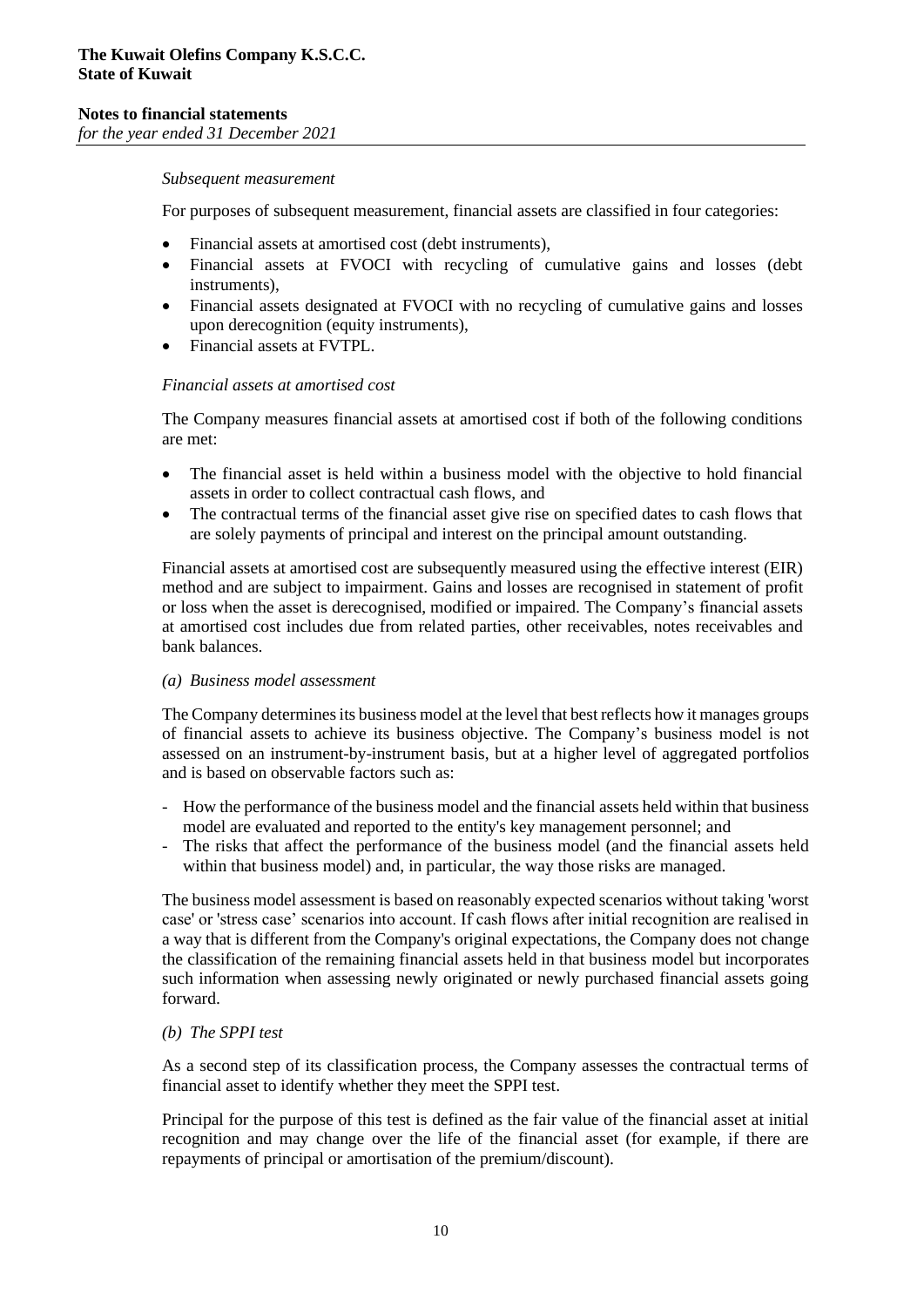*for the year ended 31 December 2021*

The most significant elements of interest within a lending arrangement are typically the consideration for the time value of money and credit risk. To make the SPPI assessment, the Company applies judgement and considers relevant factors such as the currency in which the financial asset is denominated, and the period for which the interest rate is set.

In contrast, contractual terms that introduce a more than de minimis exposure to risks or volatility in the contractual cash flows that are unrelated to a basic lending arrangement do not give rise to contractual cash flows that are solely payments of principal and interest on the amount outstanding. In such cases, the financial asset is required to be measured at FVTPL.

Further, financial assets carried at amortised cost are subsequently measured at amortised cost using the effective interest method. The amortised cost is reduced by impairment losses. Income from loans and advances, foreign exchange gains and losses and impairment are recognised in the statement of profit or loss. Any gain or loss on derecognition is recognised in the statement of profit or loss.

## *Financial assets at FVOCI (debt instruments)*

The Company measures debt instruments at FVOCI if both of the following conditions are met:

- The financial asset is held within a business model with the objective of both holding to collect contractual cash flows and selling; and
- The contractual terms of the financial asset give rise on specified dates to cash flows that are solely payments of principal and interest on the principal amount outstanding.

For debt instruments at FVOCI, interest income, foreign exchange revaluation and impairment losses or reversals are recognised in the statement of profit or loss and computed in the same manner as for financial assets measured at amortised cost. The remaining fair value changes are recognised in OCI. Upon derecognition, the cumulative fair value change recognised in OCI is recycled to statement of profit or loss. The Company does not carry any debt instruments at fair value through OCI.

## *Financial assets designated at FVOCI (equity instruments)*

Upon initial recognition, the Company can elect to classify irrevocably its equity investments as equity instruments designated at FVOCI when they meet the definition of equity under IAS 32 Financial Instruments: Presentation and are not held for trading. The classification is determined on an instrument-by-instrument basis.

Gains and losses on these financial assets are never recycled to statement of profit or loss. Dividends are recognised as other income in the statement of profit or loss when the right of payment has been established, except when the Company benefits from such proceeds as a recovery of part of the cost of the financial asset, in which case, such gains are recorded in OCI. Equity instruments designated at FVOCI are not subject to impairment assessment. The Company does not carry any equity instrument designated at fair value through OCI.

## *Financial assets at fair value through profit or loss*

Financial assets at fair value through profit or loss include financial assets held for trading, financial assets designated upon initial recognition at fair value through profit or loss, or financial assets mandatorily required to be measured at fair value. Financial assets are classified as held for trading if they are acquired for the purpose of selling or repurchasing in the near term. Derivatives, including separated embedded derivatives, are also classified as held for trading unless they are designated as effective hedging instruments. Financial assets with cash flows that are not solely payments of principal and interest are classified and measured at fair value through profit or loss, irrespective of the business model.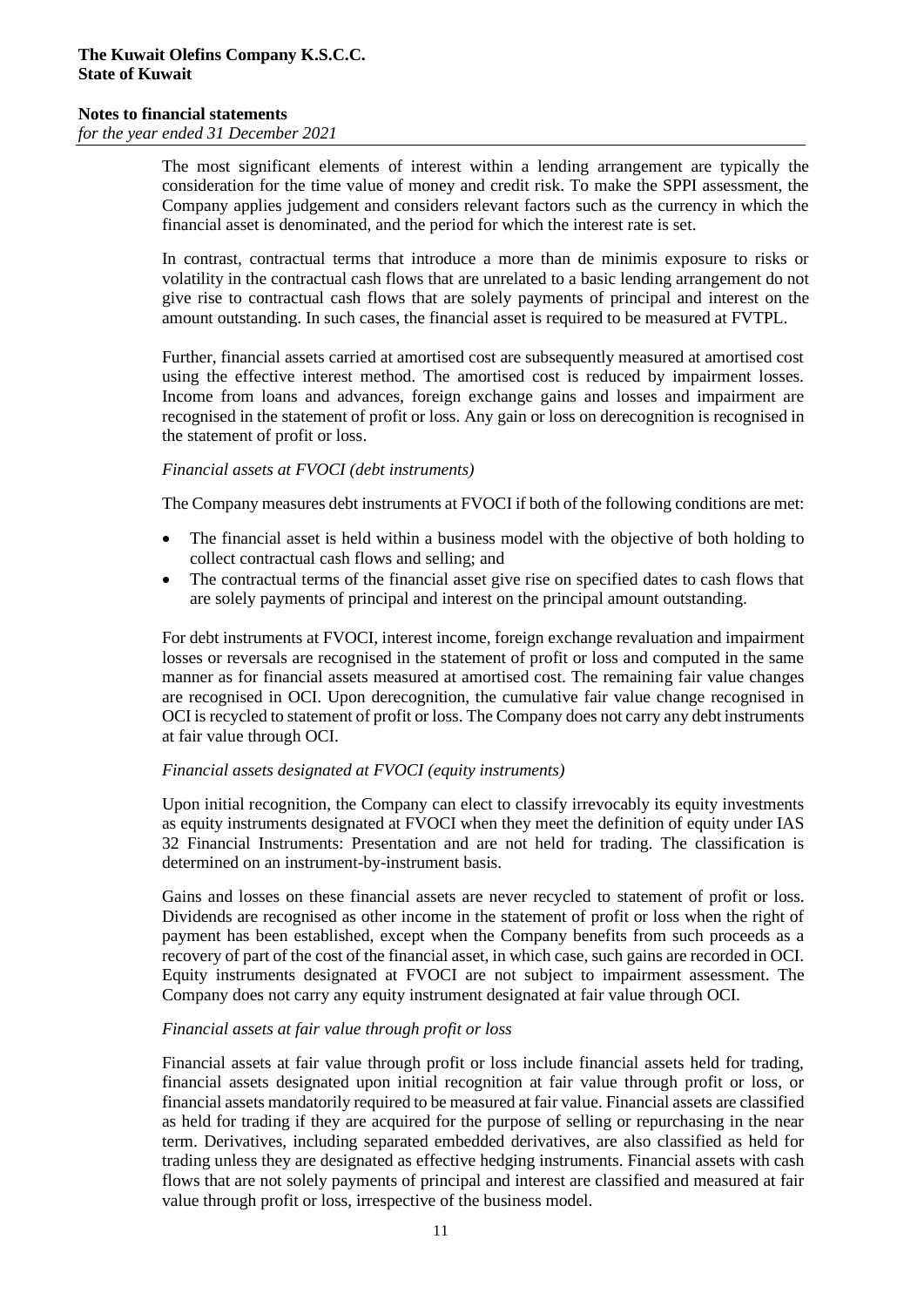Notwithstanding the criteria for debt instruments to be classified at amortised cost or at FVOCI, as described above, debt instruments may be designated at fair value through profit or loss on initial recognition if doing so eliminates, or significantly reduces, an accounting mismatch.

Financial assets at fair value through profit or loss are carried in the statement of financial position at fair value with net changes in fair value recognised in the statement of profit or loss. The Company does not carry any financial assets at FVTPL.

## *Derecognition*

A financial asset (or, where applicable, a part of a financial asset or part of a group of similar financial assets) is primarily derecognised (i.e., removed from the Company's statement of financial position) when:

- The rights to receive cash flows from the asset have expired, or
- The Company has transferred its rights to receive cash flows from the asset or has assumed an obligation to pay the received cash flows in full without material delay to a third party under a 'pass-through' arrangement; and either (a) the Company has transferred substantially all the risks and rewards of the asset, or (b) the Company has neither transferred nor retained substantially all the risks and rewards of the asset but has transferred control of the asset.

When the Company has transferred its rights to receive cash flows from an asset or has entered into a pass-through arrangement, it evaluates if, and to what extent, it has retained the risks and rewards of ownership. When it has neither transferred nor retained substantially all of the risks and rewards of the asset, nor transferred control of the asset, the Company continues to recognise the transferred asset to the extent of its continuing involvement. In that case, the Company also recognises an associated liability. The transferred asset and the associated liability are measured on a basis that reflects the rights and obligations that the Company has retained.

Continuing involvement that takes the form of a guarantee over the transferred asset is measured at the lower of the original carrying amount of the asset and the maximum amount of consideration that the Company could be required to repay.

## *Impairment of financial assets*

The Company recognises an allowance for expected credit losses (ECLs) for all debt instruments not held at fair value through profit or loss. ECLs are based on the difference between the contractual cash flows due in accordance with the contract and all the cash flows that the Company expects to receive, discounted at an approximation of the original effective interest rate. The expected cash flows will include cash flows from the sale of collateral held or other credit enhancements that are integral to the contractual terms.

ECLs are recognised in two stages. For credit exposures for which there has not been a significant increase in credit risk since initial recognition, ECLs are provided for credit losses that result from default events that are possible within the next 12-months (a 12-month ECL). For those credit exposures for which there has been a significant increase in credit risk since initial recognition, a loss allowance is required for credit losses expected over the remaining life of the exposure, irrespective of the timing of the default (a lifetime ECL).

The Company has established a policy to perform an assessment at the end of each reporting period of whether credit risk has increased significantly since initial recognition by considering the change in the risk of default occurring over the remaining life of the financial instrument.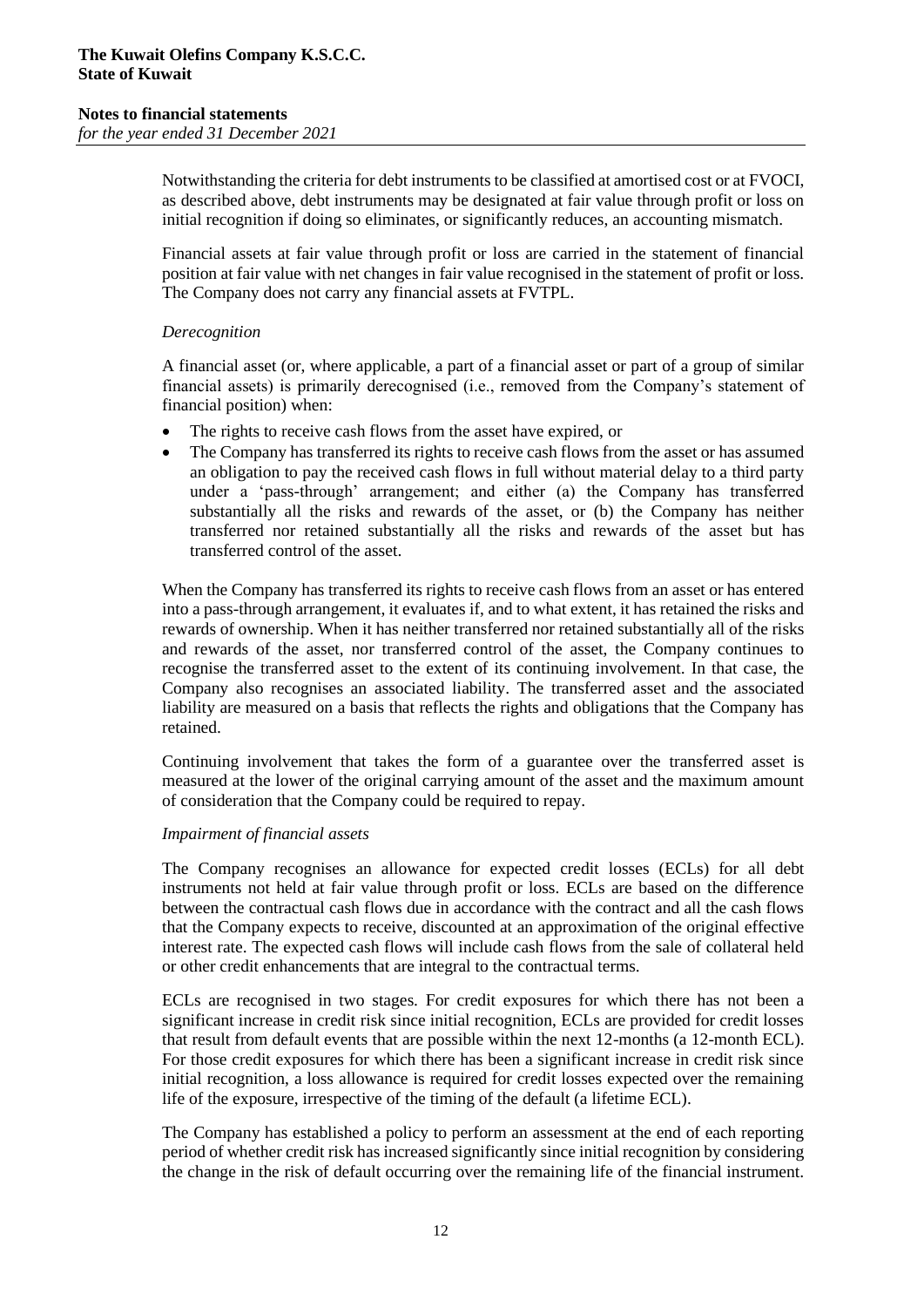*for the year ended 31 December 2021*

Under the general approach of ECL, the Company determines whether the financial asset is in one of the three stages in order to determine the amount of ECL to recognise:

#### Stage 1: 12 months ECL

For exposures where there has not been a significant increase in credit risk since initial recognition, the portion of the lifetime ECL associated with the probability of default events occurring within next 12 months is recognised.

#### Stage 2: Lifetime ECL – not credit impaired

For credit exposures where there has been a significant increase in credit risk since initial recognition but that are not credit impaired, a lifetime ECL is recognised.

#### Stage 3: Lifetime ECL – credit impaired

Financial assets are assessed as credit impaired when one or more events that have a detrimental impact on the estimated future cash flows of that asset have occurred. As this uses the same criteria as under IAS 39, the Group methodology for specific provisions remains largely unchanged.

Lifetime ECL are recorded on financial assets that is credit impaired. A financial asset is 'credit-impaired' when one or more events that have a detrimental impact on the estimated future cash flows of the financial asset have occurred.

For other receivables, the Company applies a simplified approach in calculating ECLs. Therefore, the Company does not track changes in credit risk, but instead recognises a loss allowance based on lifetime ECLs at each reporting date. The Company has established a provision matrix that is based on its historical credit loss experience, adjusted for forwardlooking factors specific to the debtors and the economic environment.

The Company has elected to measure loss allowances at an amount equal to 12-month ECLs for the bank balances, notes receivables and due from related parties, for which credit risk (i.e. the risk of default occurring over the expected life of the financial instrument) has not increased significantly since initial recognition.

When determining whether the credit risk of a financial asset has increased significantly since initial recognition and when estimating ECLs, the Company considers reasonable and supportable information that is relevant and available without undue cost or effort. The Company has established a provision matrix based on quantitative and qualitative information and analysis, Company's historical credit loss experience, adjusted for forward-looking factors considering the country ratings specific to the receivables and the economic environment.

The Company evaluates the probability of default considering the period of past due receivables. However, in certain cases, the Company may also consider a financial asset to be in default when internal or external information indicates that the Company is unlikely to receive the outstanding contractual amounts in full before taking into account any credit enhancements held by the Company. A financial asset is written off when there is no reasonable expectation of recovering the contractual cash flows.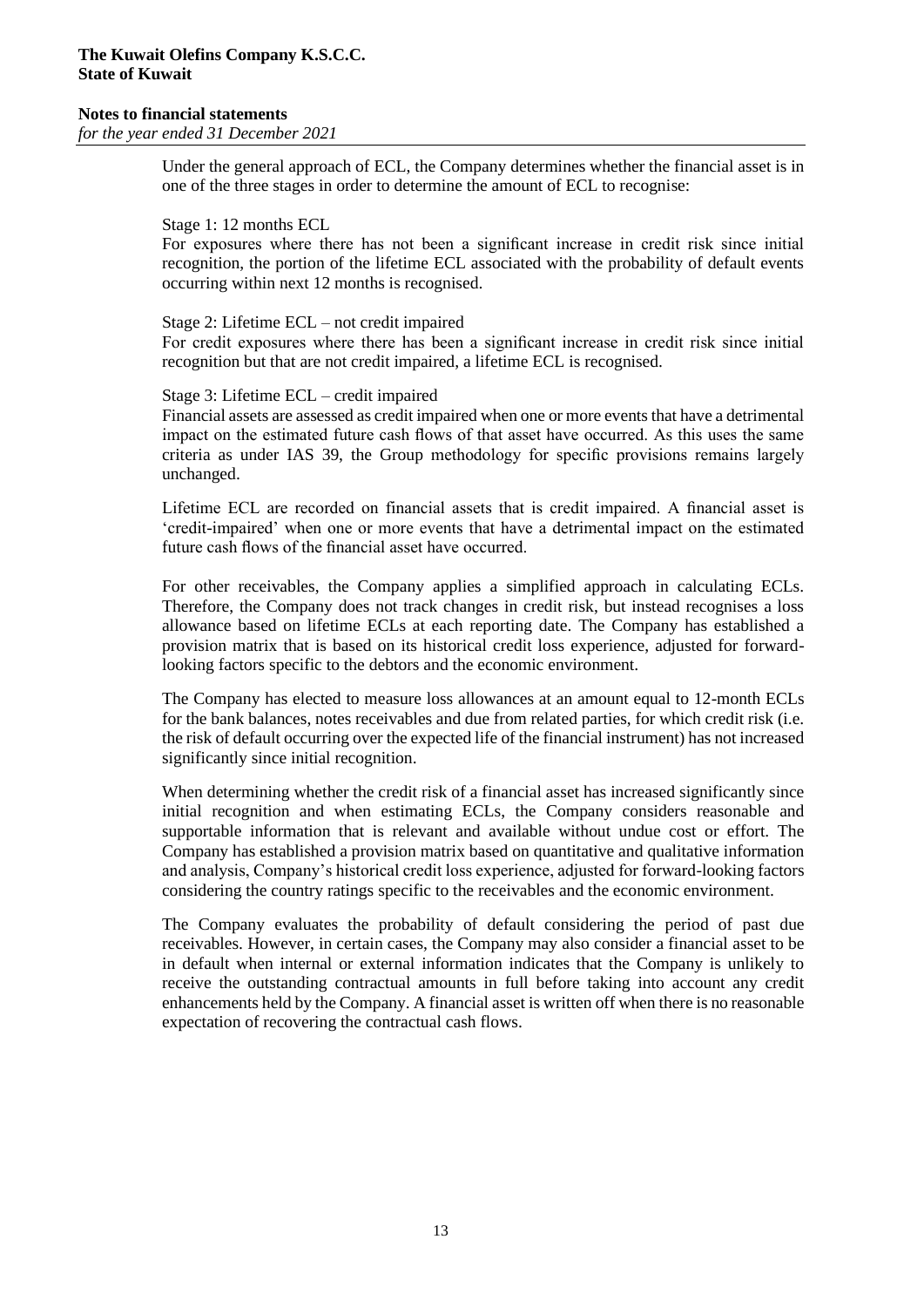*for the year ended 31 December 2021*

## ii) Financial liabilities

#### *Initial recognition and measurement*

Financial liabilities are classified, at initial recognition, as financial liabilities at fair value through profit or loss, loans and borrowings, payables, or as derivatives designated as hedging instruments in an effective hedge, as appropriate. All financial liabilities are recognised initially at fair value and, in the case of loans and borrowings and payables, net of directly attributable transaction costs. The Company's financial liabilities include accruals and other liabilities due to related parties, trade payable and notes payable.

## *Subsequent measurement*

The measurement of financial liabilities depends on their classification, as described below:

- Financial liabilities at fair value through profit or loss
- Financial liabilities at fair value through profit or loss include financial liabilities held for trading and financial liabilities designated upon initial recognition as at fair value through profit or loss.

Financial liabilities are classified as held for trading if they are incurred for the purpose of repurchasing in the near term. This category also includes derivative financial instruments entered into by the Company that are not designated as hedging instruments in hedge relationships as defined by IFRS 9. Separated embedded derivatives are also classified as held for trading unless they are designated as effective hedging instruments.

Gains or losses on liabilities held for trading are recognised in the statement of profit or loss. Financial liabilities designated upon initial recognition at fair value through profit or loss are designated at the initial date of recognition, and only if the criteria in IFRS 9 are satisfied. The Company has not designated any financial liability as at fair value through profit or loss.

## *Derecognition*

A financial liability is derecognised when the obligation under the liability is discharged or cancelled or expires. When an existing financial liability is replaced by another from the same lender on substantially different terms, or the terms of an existing liability are substantially modified, such an exchange or modification is treated as the de-recognition of the original liability and the recognition of a new liability. The difference in the respective carrying amounts is recognised in the statement of profit or loss.

iii) Offsetting of financial instruments

Financial assets and financial liabilities are offset and the net amount is reported in the statement of financial position if there is a currently enforceable legal right to offset the recognised amounts and there is an intention to settle on a net basis, to realise the assets and settle the liabilities simultaneously.

## b) Property, plant and equipment

Property, plant and equipment are measured at cost less accumulated depreciation and any accumulated impairment.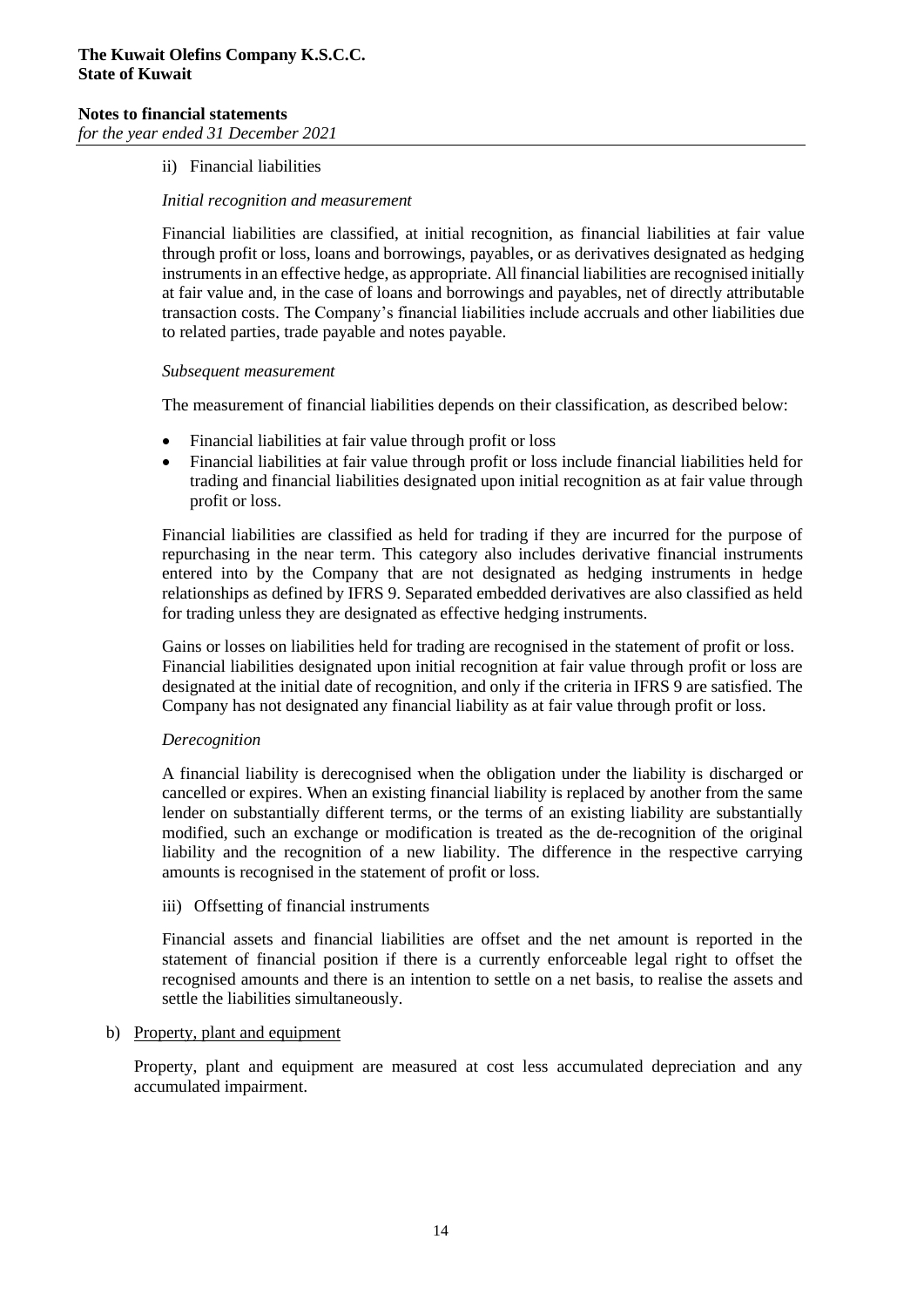#### **Notes to financial statements**  *for the year ended 31 December 2021*

Depreciation is calculated based on the estimated useful lives of the applicable assets on a straightline basis commencing when the assets are ready for their intended use, at the following annual rates:

|                                | 2021            | 2020            |
|--------------------------------|-----------------|-----------------|
| Buildings and roads            | .5%             | .5%             |
| Plant and equipment            | 4%              | 4%              |
| Office furniture and equipment | $12.5\% - 20\%$ | $12.5\% - 20\%$ |
| Catalyst                       | 50%             | 50%             |

The estimated useful lives, residual values and depreciation methods are reviewed at each year end, with the effect of any changes in estimate accounted for on a prospective basis.

Expenditure incurred to replace a component of an item of property, plant and equipment that is accounted for separately, is capitalised with the carrying amount of the property, plant and equipment being replaced. Other subsequent expenditure is capitalised only when it increases the future economic benefits embodied in the item of fixed asset.

All other expenditure is recognised in the statement of profit or loss when the expense is incurred. Maintenance and repairs, replacements and improvements of minor importance are expensed as incurred. Significant improvements and replacements of assets are capitalised.

Assets in the course of construction for production, rental or administrative purposes, or for purposes not yet determined, are carried at cost, less any recognised impairment loss. Cost includes professional fees and, for qualifying assets, borrowing costs capitalised in accordance with the Company's accounting policy. Depreciation of these assets, on the same basis as other property, plant and equipment, commences when the assets are ready for their intended use.

The replacement costs of major components and overhaul costs which improve the economic benefit that can be generated are capitalised by the Company. The Company recognises and accounts for each component of its asset separately for depreciation. The component approach is also applied where regular major inspections of an asset are a condition of continuing to use it. The cost of each inspection is treated as a separate item (replacement) of property, plant and equipment provided recognition criteria are satisfied.

Gains and losses on disposal of an item of property, plant and equipment are determined by comparing the proceeds from disposal with the carrying amount of property, plant and equipment, and are recognised on a net basis within other income in the statement of profit or loss.

c) Intangible assets

Intangible assets consist of technology and licences for the manufacture of ethylene and ethylene glycol, and reservation right fees paid for the rights on offtake from certain plant, equipment and facilities owned, developed and operated by Equate Petrochemical Company K.S.C.C. ("EQUATE"). Intangibles are measured at cost less accumulated amortisation and any accumulated impairment losses.

Costs that are directly associated with identifiable non-monetary assets controlled by the Company and that will probably generate economic benefits exceeding cost beyond one year are recognised as intangible assets.

The intangible assets are amortised from the date of commencement of commercial production on a straight-line basis over twenty years. The estimated useful lives, residual values and amortisation methods are reviewed at each year end, with the effect of any changes in estimate being accounted for on a prospective basis.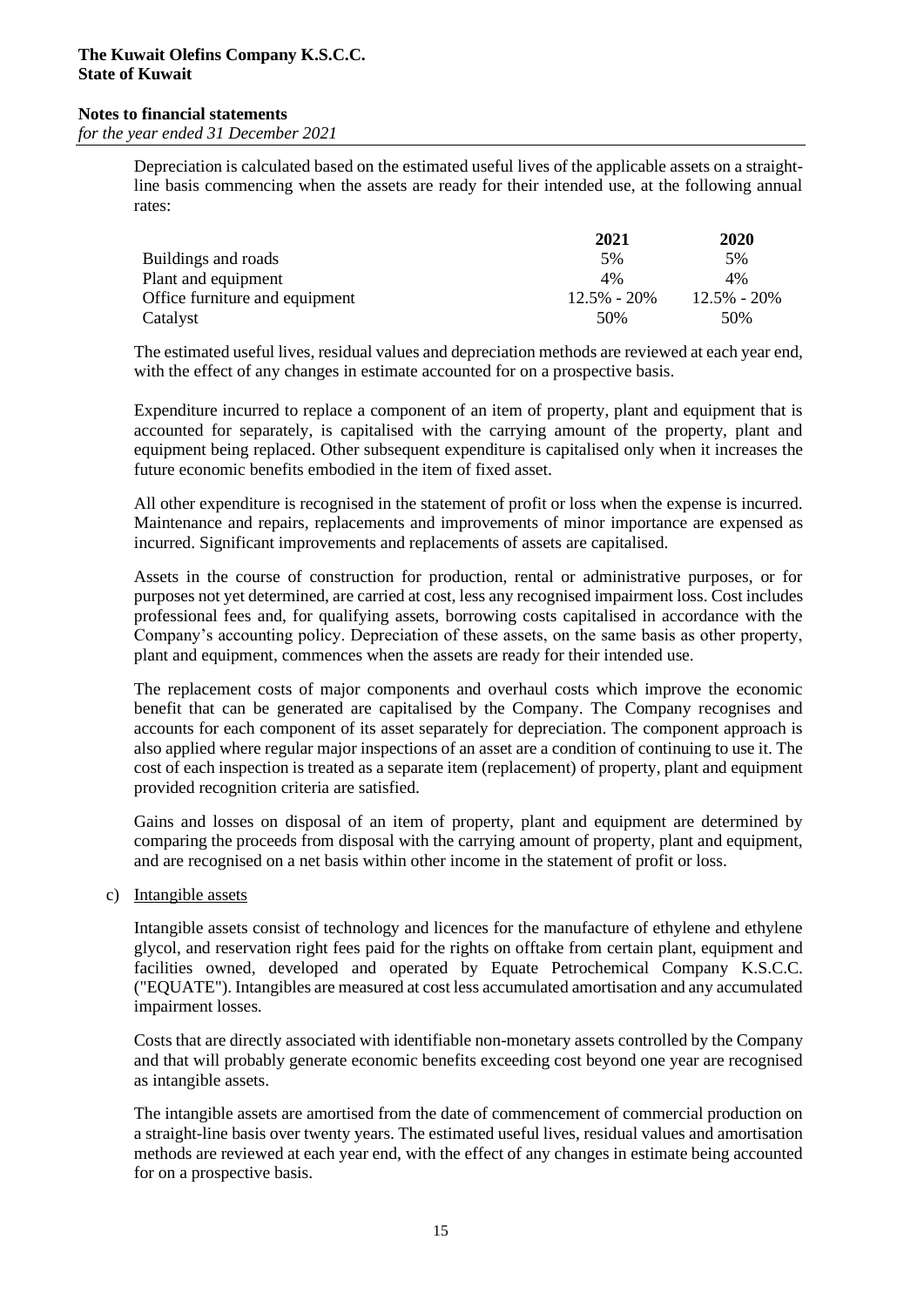*for the year ended 31 December 2021*

#### d) Impairment of tangible and intangible assets

The carrying amounts of tangible and intangible assets are reviewed at each financial position date to determine whether there is any indication of impairment. If any such indication exists, an impairment loss is recognized in the statement of profit and loss, being the difference between carrying value and the asset's recoverable amount. For the purposes of assessing impairment, assets are grouped at the lowest levels for which there are separately identifiable cash flows

An asset is impaired if its carrying amount exceeds its estimated recoverable amount. The recoverable amount of an asset is the higher of an asset's fair value less cost to sell and value in use. Fair value less cost to sell is the amount obtainable from the sale of an asset in an arm's length transaction. Value in use is the present value of estimated future cash flows expected to arise from the continuing use of an asset and from its disposal at the end of its useful life.

Where an impairment loss subsequently reverses, the carrying amount of the asset (cash-generating unit) is increased to the revised estimate of its recoverable amount, but so that the increased carrying amount does not exceed the carrying amount that would have been determined had no impairment loss been recognised for the asset (cash-generating unit) in prior years. A reversal of an impairment loss is recognised immediately in the statement of profit or loss.

#### e) Cash and bank balances

Cash and cash equivalents consist of cash on hand, bank current accounts and short-term deposits with an original maturity of three months or less from the date of placement.

f) Inventories

Finished goods are measured at the lower of weighted average cost or net realisable value. The cost of finished products includes direct materials, direct labour and fixed and variable manufacturing overhead and other costs incurred in bringing inventories to their present location and condition. Net realisable value is the estimated selling price for inventories in the ordinary course of business less estimated costs of completion and selling expenses.

Raw materials and catalysts are measured at weighted average cost net of allowance for slowmoving and obsolete items. Spare parts are not intended for resale and are measured at weighted average cost after making allowance for slow-moving and obsolete items. Purchase cost includes the purchase price, import duties, transportation, handling and other direct costs.

## g) Revenue recognition

Revenue is measured based on the consideration specified in a contract with a customer. The Company recognized revenue when it transfers control over a good or service to a customer.

Revenue is measured at a fair value of the consideration received or receivable, taking into account defined terms of payment in a contract and net of applicable discounts.

## *Revenue from sale of products:*

Revenue from the sale of ethylene, ethylene glycol and other products is recognised when a customer obtains control of those products, which normally is when title passes at point of delivery, based on the contractual terms of the agreements i.e., FOB ("Free On Board") shipping point. The transfer of the control occurs when the product is delivered to the freight carrier. The Company's terms of sale are included in its contracts of sale, order confirmation documents and invoices. Each such sale normally represents a single performance obligation. The Company satisfies its performance obligations at a point in time.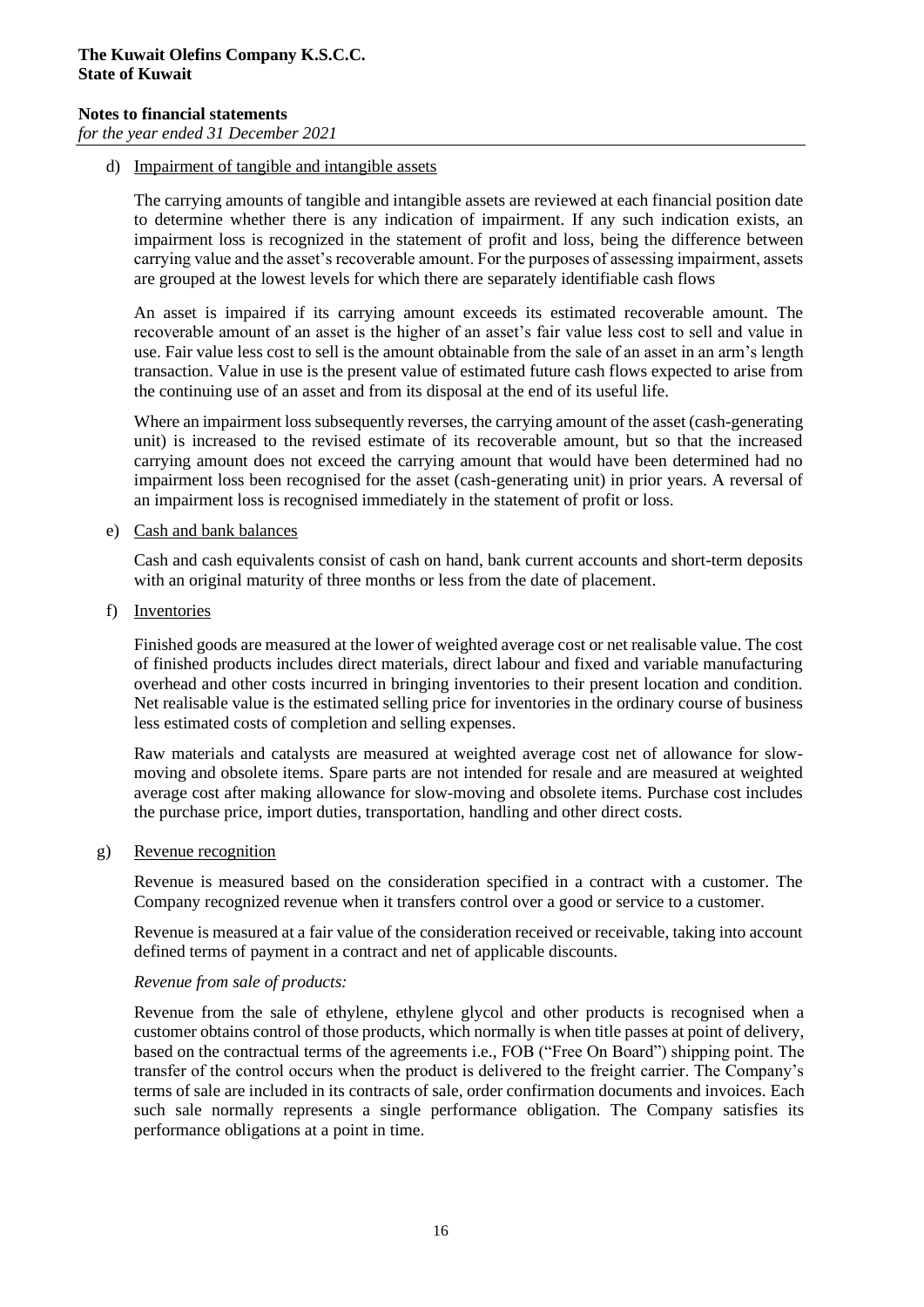#### **Notes to financial statements**  *for the year ended 31 December 2021*

## *Variable pricing – preliminary pricing*

Certain products in certain markets may be sold with variable pricing arrangements. Such arrangements determine that a preliminary price is charged to the customer at the time of transfer of the control of products, while the price of products can only be determined by reference to a time period ending after that time. In such cases, and irrespective of the formula used for determining preliminary and final prices, revenue is recorded at the time of transfer of control of products at an amount representing the expected final amount of consideration that the Company receives. Where the Company records receivable for the preliminary price, subsequent changes in the estimated final price will not be recorded as revenue until such point in time at which the final price is determined.

## *Interest income*

Interest income is accrued on effective yield basis, which is the rate that exactly discounts estimated future cash receipts through the expected life of the financial asset to that asset's net carrying amount.

## h) Provisions for liabilities

A provision is recognised if, as a result of a past event, the Company has a present legal or constructive obligation that can be estimated reliably, and it is probable that an outflow of economic benefits will be required to settle the obligation. Provisions are determined by discounting the expected future cash flows that reflects current market assessments of the time value of money and the risks specific to the liability.

#### i) Borrowing costs

Borrowing costs directly attributable to the construction of qualifying assets, which are assets that necessarily take a substantial period of time to get ready for their intended use, are added to the cost of those assets by applying a capitalisation rate on the expenditure on such assets, until such time as the assets are substantially ready for their intended use. The capitalisation rate used by the Company is the weighted average of the borrowing costs applicable to the outstanding borrowings during the period. Borrowing costs that are not directly attributable to the acquisition, construction, or production of qualifying assets are recognised in the statement of profit or loss using the effective interest method in the period in which they are incurred.

## j) Leases

At inception of a contract, the Company assesses whether a contract is, or contains, a lease. A contract is, or contains, a lease if the contract conveys the right to control the use of an identified asset for a period of time in exchange for consideration. To assess whether a contract conveys the right to control the use of an identified asset, the Company uses the definition of a lease in IFRS 16.

#### *As a lessee*

At commencement or on modification of a contract that contains a lease component, the Company allocates the consideration in the contract to each lease component on the basis of its relative standalone prices.

The Company recognises a right-of-use asset and a lease liability at the lease commencement date. The right-of-use asset is initially measured at cost, which comprises the initial amount of the lease liability adjusted for any lease payments made at or before the commencement date, plus any initial direct costs incurred and an estimate of costs to dismantle and remove the underlying asset or to restore the underlying asset or the site on which it is located, less any lease incentives received.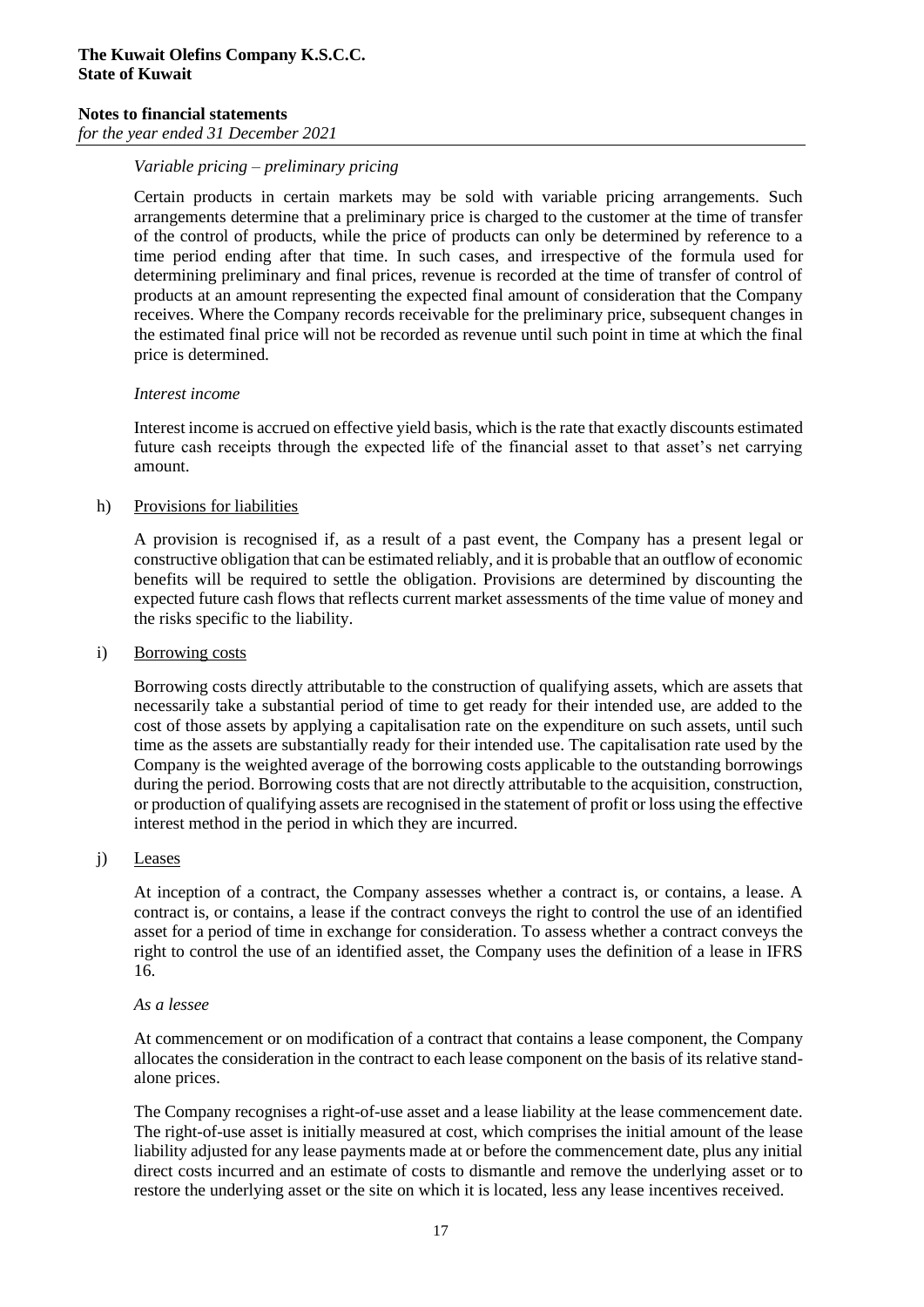*for the year ended 31 December 2021*

The right-of-use asset is subsequently depreciated using the straight-line method from the commencement date to the end of the lease term, unless the lease transfers ownership of the underlying asset to the Company by the end of the lease term or the cost of the right-of-use asset reflects that the Company will exercise a purchase option. In that case the right-of-use asset will be depreciated over the useful life of the underlying asset, which is determined on the same basis as those of property and equipment. In addition, the right-of-use asset is periodically reduced by impairment losses, if any, and adjusted for certain remeasurements of the lease liability.

The lease liability is initially measured at the present value of the lease payments that are not paid at the commencement date, discounted using the interest rate implicit in the lease or, if that rate cannot be readily determined, the Company's incremental borrowing rate. Generally, the Company uses its incremental borrowing rate as the discount rate.

The Company determines its incremental borrowing rate by obtaining interest rates from various external financing sources and makes certain adjustments to reflect the terms of the lease and type of the asset leased.

Lease payments included in the measurement of the lease liability comprise the following:

- fixed payments, including in-substance fixed payments;
- amounts expected to be payable under a residual value guarantee; and
- lease payments in an optional renewal period if the Company is reasonably certain to exercise an extension option, and penalties for early termination of a lease unless the Company is reasonably certain not to terminate early.

The lease liability is measured at amortised cost using the effective interest method. It is remeasured when there is a change in future lease payments arising from a change in an index or rate, if there is a change in the Company's estimate of the amount expected to be payable under a residual value guarantee, if the Company changes its assessment of whether it will exercise a purchase, extension or termination option or if there is a revised in-substance fixed lease payment.

When the lease liability is remeasured in this way, a corresponding adjustment is made to the carrying amount of the right-of-use asset or is recorded in statement of profit or loss if the carrying amount of the right-of-use asset has been reduced to zero.

## *Short-term leases and leases of low-value assets*

The Company applies the short-term lease recognition exemption to its short-term leases (i.e., those leases that have a lease term of 12 months or less from the commencement date and do not contain a purchase option). It also applies the lease of low-value assets recognition exemption that are considered of low value (i.e., below US\$ 5,000). Lease payments on short-term leases and leases of low- value assets are recognised as expense on a straight-line basis over the lease term.

#### k) Foreign currencies transactions.

Transactions in foreign currencies are translated into US\$ at rates of exchange prevailing at the transaction dates. Monetary assets and liabilities denominated in foreign currencies at the reporting date are retranslated into US\$ at rates of exchange prevailing at the statement of financial position date. The resultant exchange differences are recorded in the statement of profit or loss.

Non-monetary assets and liabilities denominated in foreign currencies that are measured in terms of historical cost in a foreign currency are translated using the exchange rate at the date of transaction.

Non-monetary assets and liabilities denominated in foreign currencies that are measured at fair value are retranslated to the functional currency at the exchange rate at the date that the fair value was determined. Foreign currency differences arising on retranslation are recognised in the statement of profit or loss.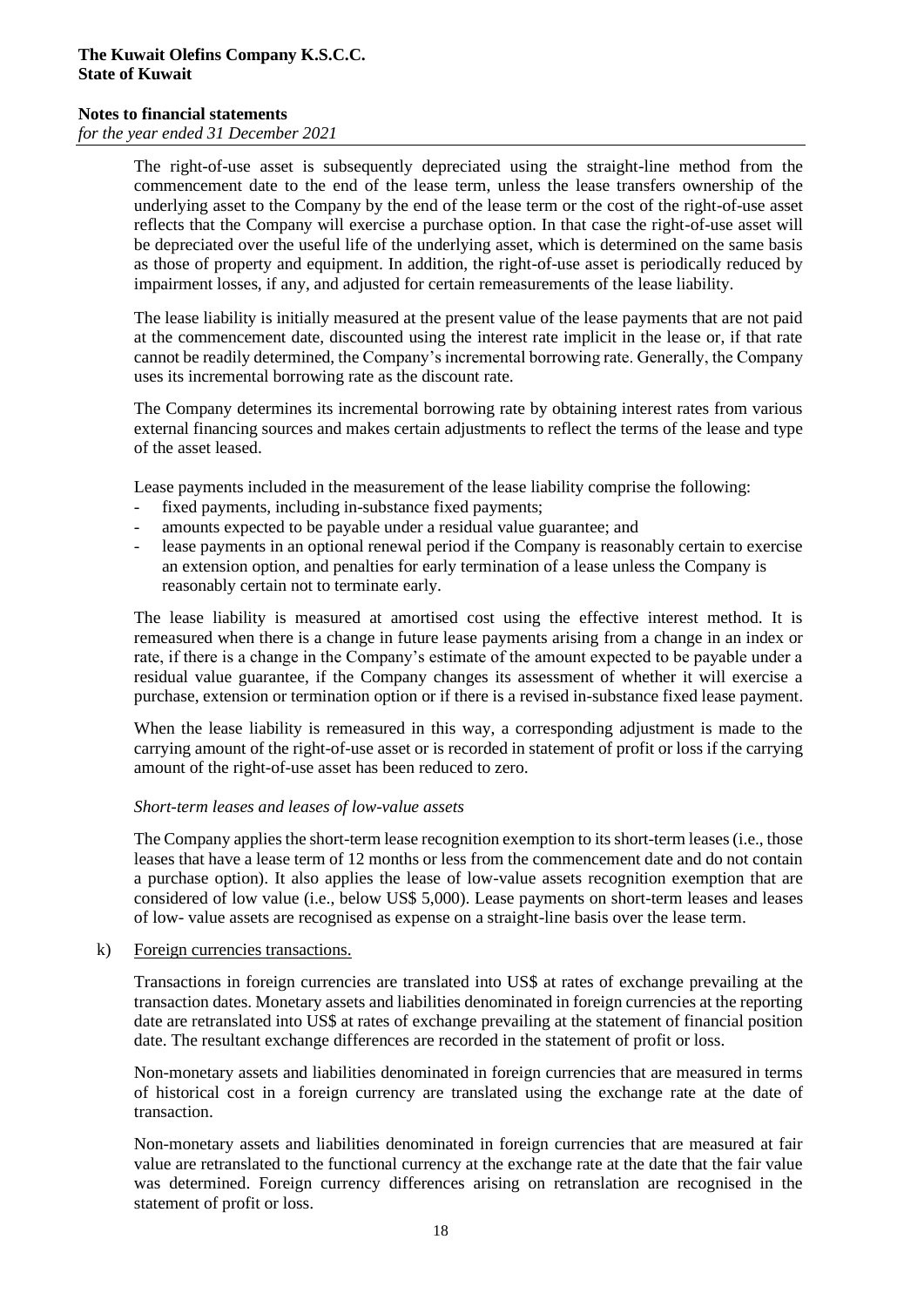*for the year ended 31 December 2021*

#### l) Contribution to Kuwait Foundation for the Advancement of Sciences ("KFAS") and Zakat

The Company is legally required to contribute to the KFAS and Zakat. The Company's contributions to KFAS and Zakat are recognised as an expense in the period during which the Company's contribution is legally required. KFAS is calculated at 1% of the net profit for the year of the Company after deducting the transfer to statutory reserve. Zakat is calculated at 1% on the net profit for the year attributable to Kuwaiti shareholders of the Company after allowable deductions.

## m) Critical accounting judgements and key sources of estimation uncertainty

The following are the critical accounting judgements, apart that management has made in the process of applying the entity's accounting policies and that have the most significant effect on the amounts recognised in financial statements.

#### *Determination of functional currency*

Functional currency is the currency of the primary economic environment in which the Company operates. When indicators of the primary economic environment are mixed, management uses its judgment to determine the functional currency that most faithfully represents the economic effect of the underlying transactions, events and conditions. The management have determined that the functional currency of the Company is US\$ since the majority of the Company's transactions are denominated in US\$. Sales and Purchases are also received and paid in US\$.

#### *Significant judgement in determining the lease term of contracts with renewal options*

The Company determines the lease term as the non-cancellable term of the lease, together with any periods covered by an option to extend the lease if it is reasonably certain to be exercised, or any periods covered by an option to terminate the lease, if it is reasonably certain not to be exercised.

The Company applies judgement in evaluating whether it is reasonably certain to exercise the option to renew. That is, it considers all relevant factors that create an economic incentive for it to exercise the renewal. After the commencement date, the Company reassesses the lease term if there is a significant event or change in circumstances that is within its control and affects its ability to exercise (or not to exercise) the option to renew (e.g., a change in business strategy).

#### *Key sources of estimation uncertainty*

The key assumptions concerning the future and other key sources of estimation uncertainty at the statement of financial position date are discussed below:

#### *Measurement of fair values of financial instruments*

The Company uses the following hierarchy for determining and disclosing the fair values of financial instruments by valuation technique:

- Quoted prices (unadjusted) in active markets for identical assets or liabilities (level 1).
- Inputs other than quoted prices included within level 1 that are observable for the asset or liability, either directly (that is, as prices) or indirectly (that is, derived from prices) (level 2).
- Inputs for the asset or liability that are not based on observable market data (that is, unobservable inputs) (level 3).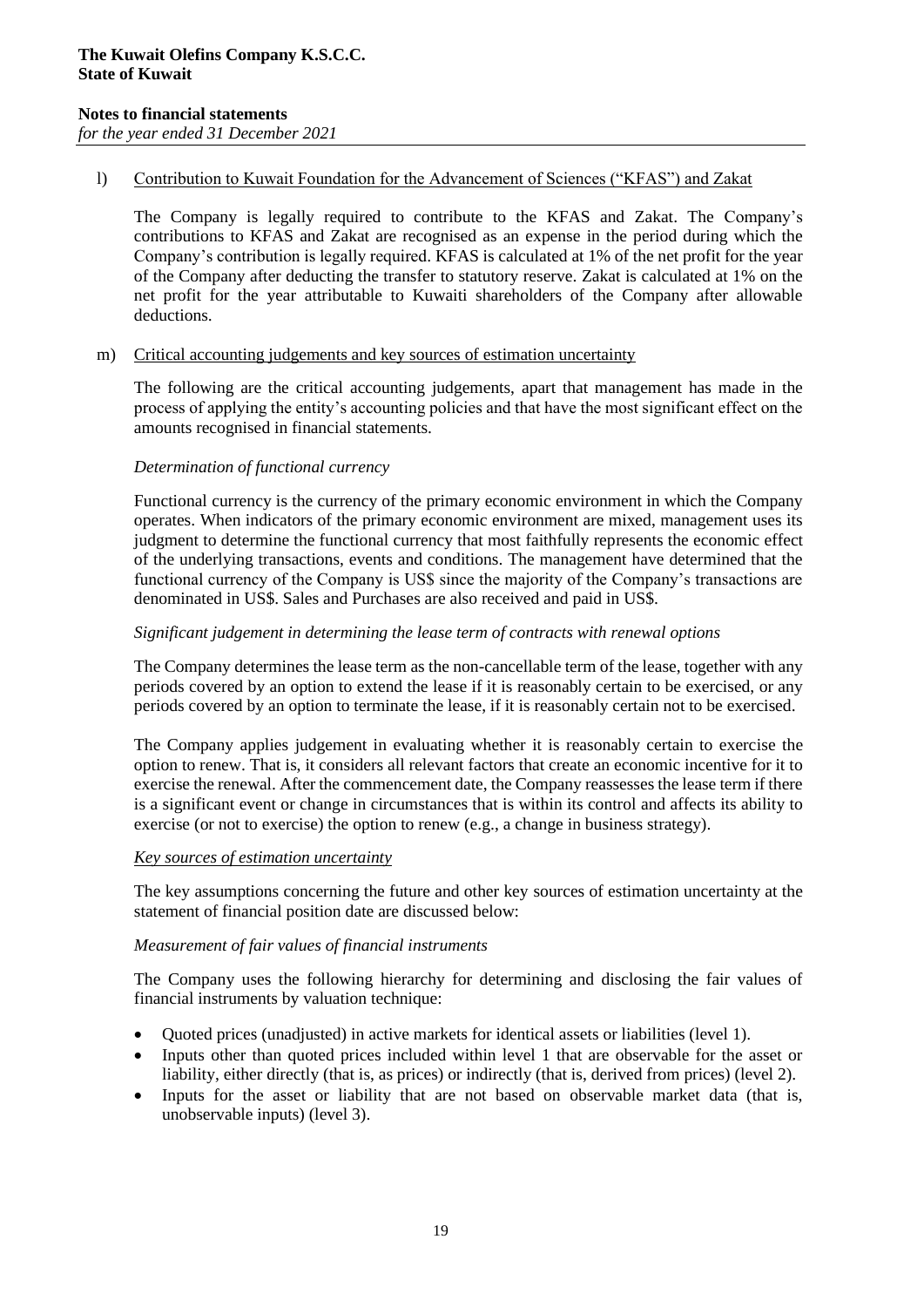*for the year ended 31 December 2021*

The level in the fair value hierarchy within which the fair value measurement is categorised in its entirety is determined on the basis of the lowest level input that is significant to the fair value measurement in its entirety. For this purpose, the significance of an input is assessed against the fair value measurement in its entirety. If a fair value measurement uses observable inputs that require significant adjustment based on unobservable inputs, that measurement is a level 3 measurement.

For financial instruments carried at amortized cost, fair values are not materially different from their carrying values and are used only for disclosure purpose. Fair value of such financial instruments are classified under level 3 determined based on discounted cash flow basis, with most significant inputs being the discount rate that reflects the credit risk of counterparties.

## *Measurement of ECLs*

The measurement of ECLs on financial assets involves complex estimations. ECLs are probability weighted estimates of credit losses and are measured as the present value of all cash shortfalls discounted at the effective interest rate of the financial instrument. Cash shortfall represent the difference between cashflows due to the Company in accordance with the contract and the cashflows that the Company expects to receive. The key elements in the measurement of ECL include probability of default, loss given default and exposure at default.

The Probability of Default ("PD") is an estimate of the likelihood of default over a given time horizon. A default may only happen at a certain time over the assessed period, if the financial asset has not been previously derecognized and is still in the portfolio.

The Exposure at Default ("EAD") is an estimate of the exposure at a future default date, taking into account expected changes in the exposure after the reporting date, including repayments of principal and interest, whether scheduled by contract or otherwise, expected drawdowns on committed facilities.

The Loss Given Default ("LGD") is an estimate of the loss arising in the case where a default occurs at a given time.

## n) Standards and interpretations issued but not yet effective

The new and amended standards and interpretations that are issued, but not yet effective, up to the date of issuance of the Company's financial statements are disclosed below. The Company intends to adopt these standards, if applicable, when they become effective.

- Onerous Contracts Cost of Fulfilling a Contract (Amendments to IAS 37);
- Annual Improvements to IFRS Standards 2018-2020;
- Property Plant and Equipment: Proceeds before Intended Use (Amendments to IAS 16);
- Reference to the Conceptual Framework (Amendments to IFRS 3);
- Classification of Liabilities as Current or Non-current (Amendments to IAS 1);
- IFRS 17 Insurance Contracts and amendments to IFRS 17 Insurance Contracts;
- Disclosure of Accounting Estimates ((Amendments to IAS 8);
- Deferred Tax related to Assets And Liabilities arising from a Single Transaction (Amendments to IAS 12); and
- Sale or Contribution of Assets between an Investor and its Associate or Joint Venture (Amendments to IFRS 10 and IAS 28)

The new standards and amendments are not expected to have a material impact on the financial statements of the Company in the period of initial application.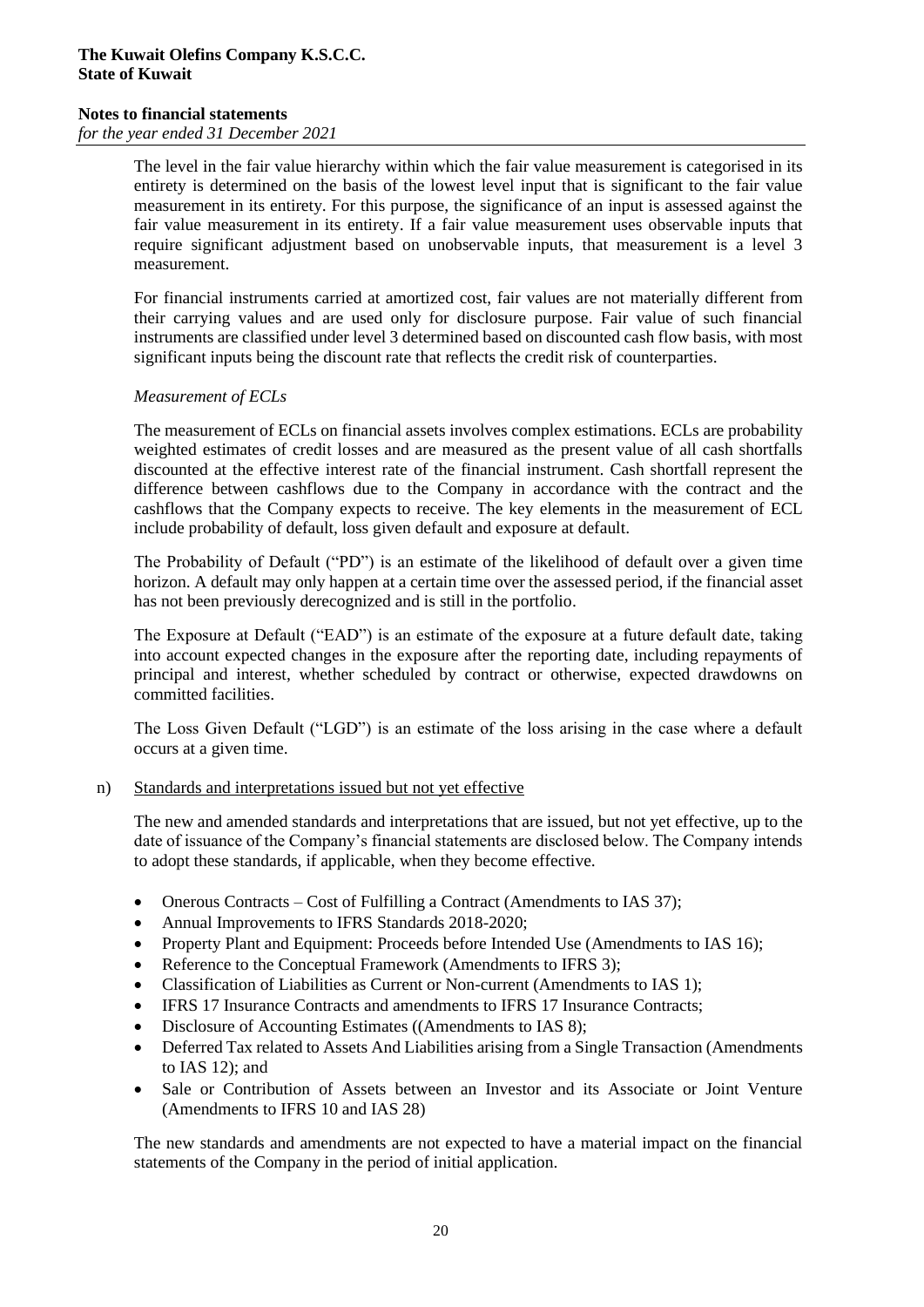## **Notes to financial statements**

*for the year ended 31 December 2021*

## **5. Property, plant and equipment**

|                                                       |                               |                               | <b>US\$ '000</b>                         |                  |                                     |              |
|-------------------------------------------------------|-------------------------------|-------------------------------|------------------------------------------|------------------|-------------------------------------|--------------|
| Cost                                                  | <b>Buildings and</b><br>roads | <b>Plant</b> and<br>equipment | <b>Office furniture</b><br>and equipment | <b>Catalysts</b> | <b>Assets under</b><br>construction | <b>Total</b> |
| Balance as at 1 January 2020                          | 10,096                        | 1,229,688                     | 23,209                                   | 18,923           | 3,039                               | 1,284,955    |
| Additions                                             |                               |                               |                                          | 6,150            | 20,923                              | 27,073       |
| Transfers                                             |                               | 3,920                         | 1,071                                    |                  | (4,991)                             |              |
| Write off                                             |                               | (208)                         |                                          |                  |                                     | (208)        |
| Balance as at 31 December 2020                        | 10,096                        | 1,233,400                     | 24,280                                   | 25,073           | 18,971                              | 1,311,820    |
| Additions                                             |                               |                               |                                          |                  | 7,722                               | 7,722        |
| Transfers                                             |                               | 5,145                         |                                          |                  | (5,145)                             |              |
| Balance as at 31 December 2021                        | 10,096                        | 1,238,545                     | 24,280                                   | 25,073           | 21,548                              | 1,319,542    |
| <b>Accumulated depreciation and impairment losses</b> |                               |                               |                                          |                  |                                     |              |
| Balance as at 1 January 2020                          | 5,365                         | 626,106                       | 22,422                                   | 18,923           |                                     | 672,816      |
| Charge for the year                                   | 178                           | 47,084                        | 207                                      | 6,150            |                                     | 53,619       |
| Related to write off                                  |                               | (208)                         |                                          |                  |                                     | (208)        |
| Balance as at 31 December 2020                        | 5,543                         | 672,982                       | 22,629                                   | 25,073           |                                     | 726,227      |
| Charge for the year                                   | 339                           | 46,686                        | 380                                      |                  |                                     | 47,405       |
| Balance as at 31 December 2021                        | 5,882                         | 719,668                       | 23,009                                   | 25,073           |                                     | 773,632      |
| <b>Carrying amounts</b>                               |                               |                               |                                          |                  |                                     |              |
| As at 31 December 2020                                | 4,553                         | 560,418                       | 1,651                                    |                  | 18,971                              | 585,593      |
| As at 31 December 2021                                | 4,214                         | 518,877                       | 1,271                                    |                  | 21,548                              | 545,910      |

Depreciation is allocated to cost of sales as it entirely relates to the Olefins Plant. The Company's plant was constructed on a land leased from Government of Kuwait and this renewable lease is valid until May 2031.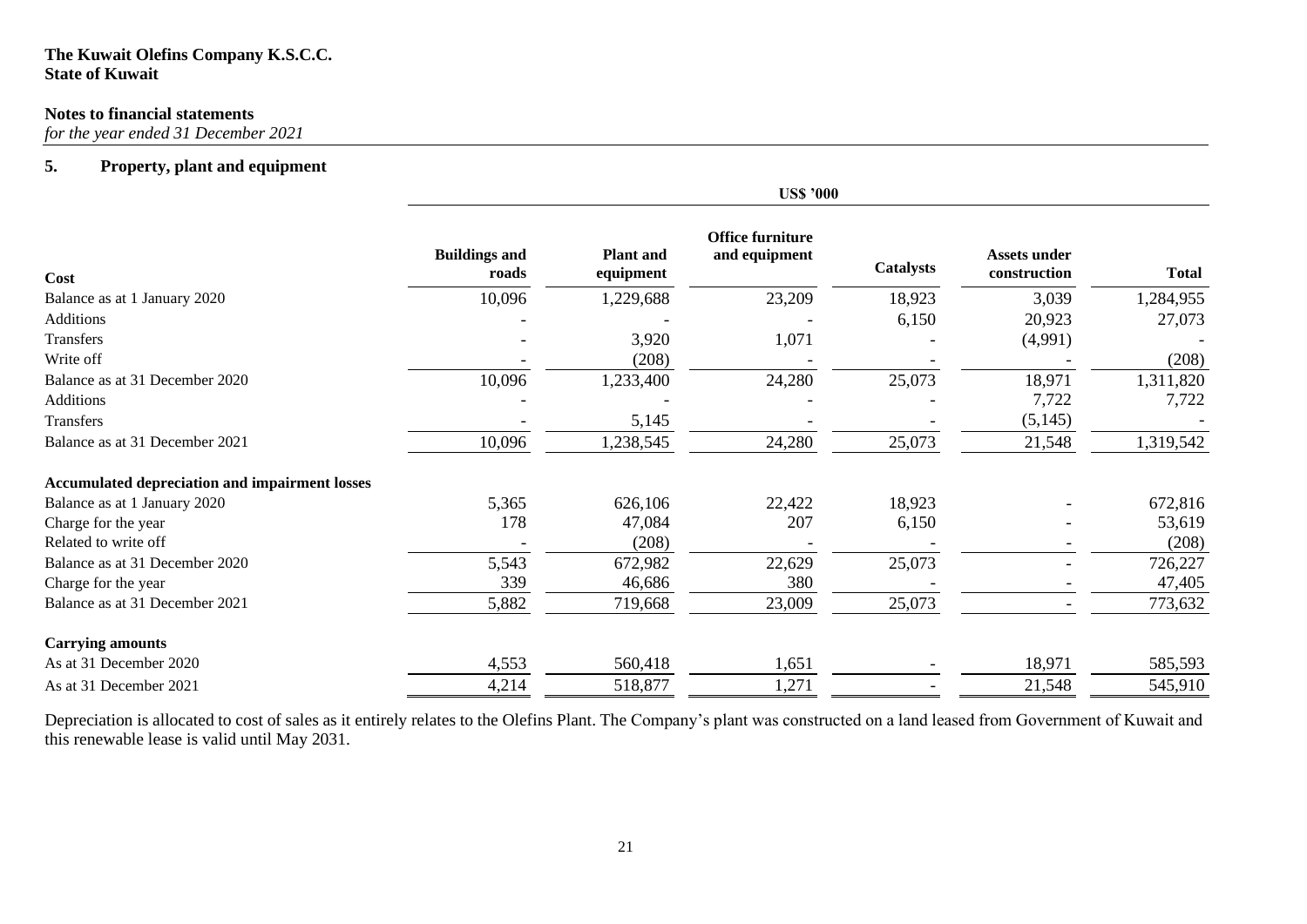## **Notes to financial statements**

*for the year ended 31 December 2021*

## **6. Intangible assets**

|                                                       | <b>US\$ '000</b> |         |  |
|-------------------------------------------------------|------------------|---------|--|
|                                                       | 2021             | 2020    |  |
| Cost                                                  |                  |         |  |
| Licence fees paid to Technip USA Corporation          |                  |         |  |
| ("TECHNIP")                                           | 2,210            | 2,210   |  |
| Licence fees paid to "Union Carbide Chemicals &       |                  |         |  |
| Plastics Tech Corporation"                            | 31,472           | 31,472  |  |
| Licence fees paid to "Dow Europe Holding B.V."        | 62,353           | 62,353  |  |
| Licence fees paid to UOP Limited                      | 364              | 364     |  |
| Reservation right fees paid to EQUATE                 | 411,830          | 411,715 |  |
| As at 31 December                                     | 508,229          | 508,114 |  |
|                                                       |                  |         |  |
| <b>Accumulated amortisation and impairment losses</b> |                  |         |  |
| As at 1 January                                       | 261,252          | 239,419 |  |
| Charge                                                | 25,410           | 21,833  |  |
| As at 31 December                                     | 286,662          | 261,252 |  |
| <b>Carrying amounts</b>                               | 221,567          | 246,862 |  |

Licence fees paid to TECHNIP and to UOP Limited represent the amounts incurred for the acquisition of Ethylene technology. Licence fees paid to Union Carbide Chemicals & Plastics Tech Corporation and Dow Europe Holding B.V. represent the amount incurred for acquisition of Glycol technology. Licence fees are being amortised over 20 years. Amortisation of intangible assets is allocated to cost of sales.

Reservation right fees represent the fees for rights on offtake from certain plant, equipment and facilities owned, developed and operated by EQUATE. (Note 13).

## **7. Leases**

The Company leases land from government of Kuwait. The leases are for 25 years, with an option to renew the leases after the date. The weighted average rate applied in determination of incremental borrowing rate is 3.72%.

Information about leases for which the Company is a lessee is presented below.

## *(i) Right of use asset*

|                                  | <b>US\$ '000</b> |         |  |
|----------------------------------|------------------|---------|--|
|                                  | 2021             | 2020    |  |
| Balance at 1 January             | 12.442           | 13,674  |  |
| Depreciation charge for the year | (1,252)          | (1,232) |  |
| Balance at 31 December           | 11,190           | 12.442  |  |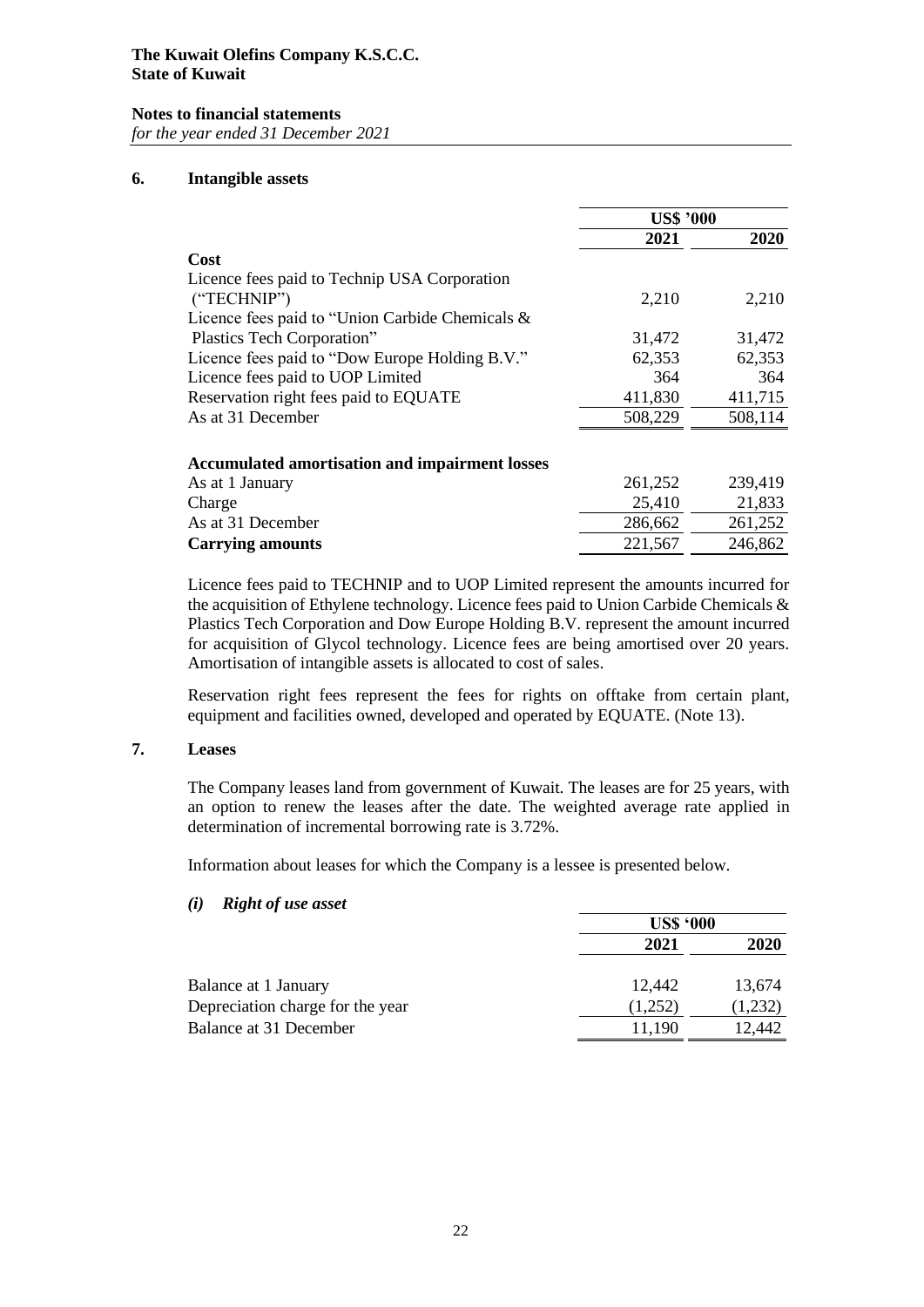## **Notes to financial statements**

*for the year ended 31 December 2021*

## *(ii) Lease Liabilities*

|                              | <b>US\$ '000</b> |         |  |
|------------------------------|------------------|---------|--|
|                              | 2021             | 2020    |  |
| Balance at 1 January         | 12,668           | 13,938  |  |
| Finance cost                 | 482              | 514     |  |
| Payment of lease liabilities | (1, 463)         | (1,784) |  |
| Balance at 31 December       | 11,687           | 12,668  |  |

The current and non-current portion of lease liabilities is set out below:

|             |        | <b>US\$ '000</b> |  |  |
|-------------|--------|------------------|--|--|
|             | 2021   | 2020             |  |  |
| Current     | 1,570  | 1,557            |  |  |
| Non-Current | 10,117 | 11,111           |  |  |
|             | 11,687 | 12,668           |  |  |

## *(iii) Amounts recognised in profit or loss*

|                                                                                                                     | <b>USS '000</b> |       |
|---------------------------------------------------------------------------------------------------------------------|-----------------|-------|
|                                                                                                                     | 2021            | 2020  |
| Interest on lease liabilities (included in finance cost)<br>Depreciation on right of use asset (included in cost of | 482             | 514   |
| sales)                                                                                                              | 1.252           | 1.232 |

## *(iv) Amounts recognised in statement of cash flows*

|                               | 2021  | <b>2020</b> |
|-------------------------------|-------|-------------|
| Total cash outflow for leases | 1,463 | 1,784       |

**US\$ '000**

## **8. Inventories**

|                               | <b>US\$ '000</b> |       |  |
|-------------------------------|------------------|-------|--|
|                               | 2021             | 2020  |  |
| Raw materials and consumables | 1,661            | 3,489 |  |
| Finished goods                | 1,430            | 750   |  |
|                               | 3,091            | ,239  |  |

## **9. Share capital**

As at 31 December 2021 and 2020, the authorised share capital of the Company comprises 1,060 million authorised, issued and fully paid up shares of 100 fils each in cash.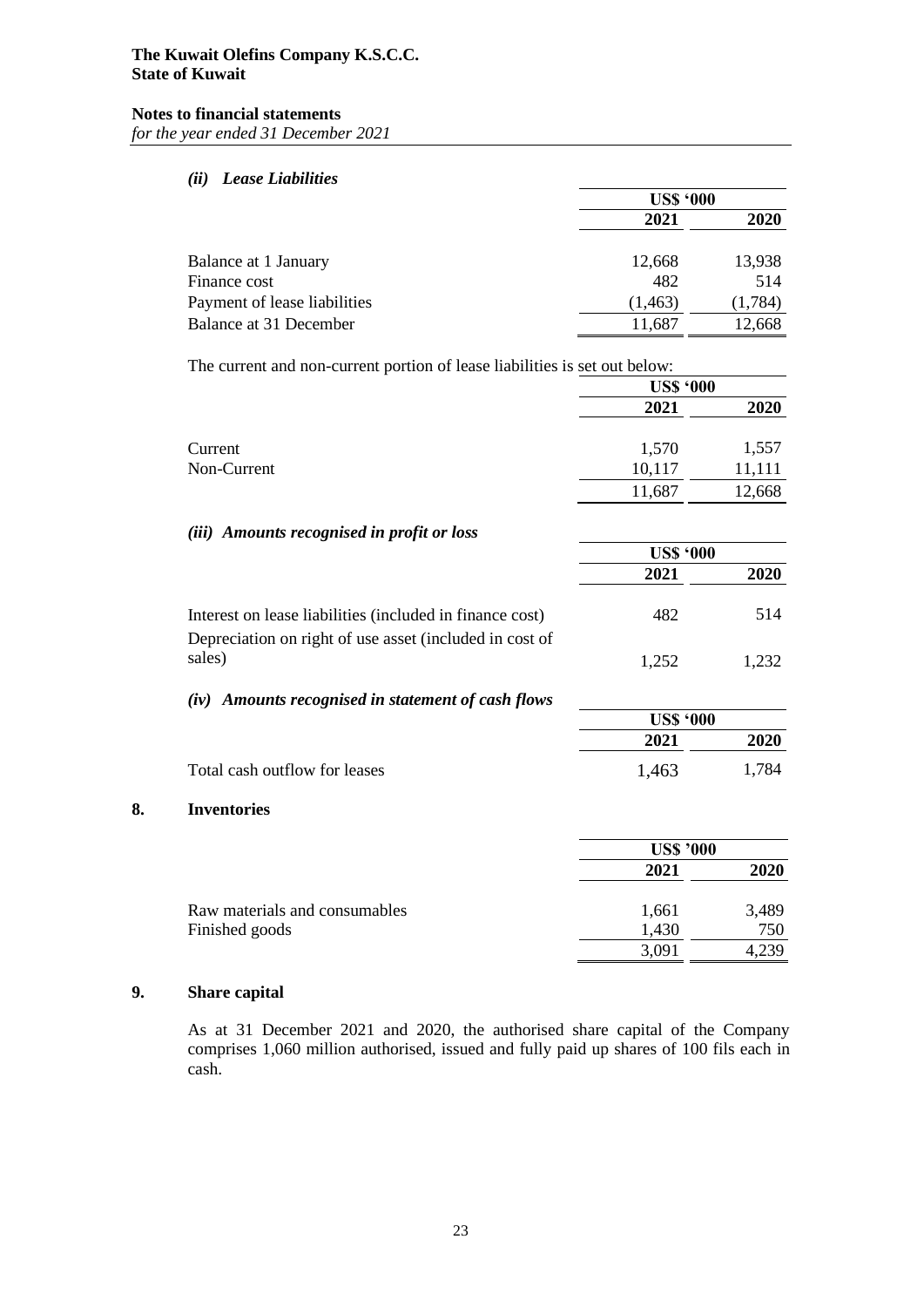#### *Statutory reserve*

In accordance with the Companies Law No. 1 of 2016, as amended and the Company's Articles of Association, 10% of the net profit for the year before tax and board of director's remuneration is required to be transferred to statutory reserve. until the reserve totals 50% of the paid-up share capital. The reserve is not available for distribution except for payment of a dividend of 5% of paid-up share capital in years when profit is not sufficient for the payment of such dividends.

During 2013, the shareholders in the AGM resolved to discontinue the transfer to statutory reserve as the reserve reached 50% of the Company's paid up share capital. Accordingly, there are no transfers to the statutory reserve during the year.

## *Proposed dividend*

The Board of Directors proposed a cash dividend of US\$ 366,553 thousand for the year ended 31 December 2021 (2020: US\$ 173,186 thousand) which is subject to the approval of shareholders at the Annual General Assembly.

At annual general meeting held on 2 March 2021, the shareholders approved the dividend for the year ended 31 December 2020 amounting to US\$ 173,186 thousand (2019: US\$ 269,683 thousand) representing 16.34 cents (2019: 25.44 cents) per share.

## **10. Sales**

|                     |         | <b>US \$ '000</b> |  |
|---------------------|---------|-------------------|--|
|                     | 2021    | 2020              |  |
| Type of products    |         |                   |  |
| Ethylene            | 123,262 | 122,439           |  |
| Ethylene glycol     | 598,119 | 349,096           |  |
|                     | 721,381 | 471,535           |  |
| Geographical region |         |                   |  |
| Kuwait              | 123,262 | 122,439           |  |
| Netherlands         | 598,119 | 349,096           |  |
|                     | 721,381 | 471,535           |  |

## **11. Cost of sales**

|                                                  | <b>US\$ '000</b> |             |  |
|--------------------------------------------------|------------------|-------------|--|
|                                                  | 2021             | <b>2020</b> |  |
| Materials                                        | 163,150          | 138,445     |  |
| Distribution expenses                            | 9.958            | 9,024       |  |
| Service cost                                     | 87,294           | 68,347      |  |
| Depreciation and amortisation (Note 5, 6 $\&$ 7) | 74,067           | 76,684      |  |
|                                                  | 334,469          | 292,500     |  |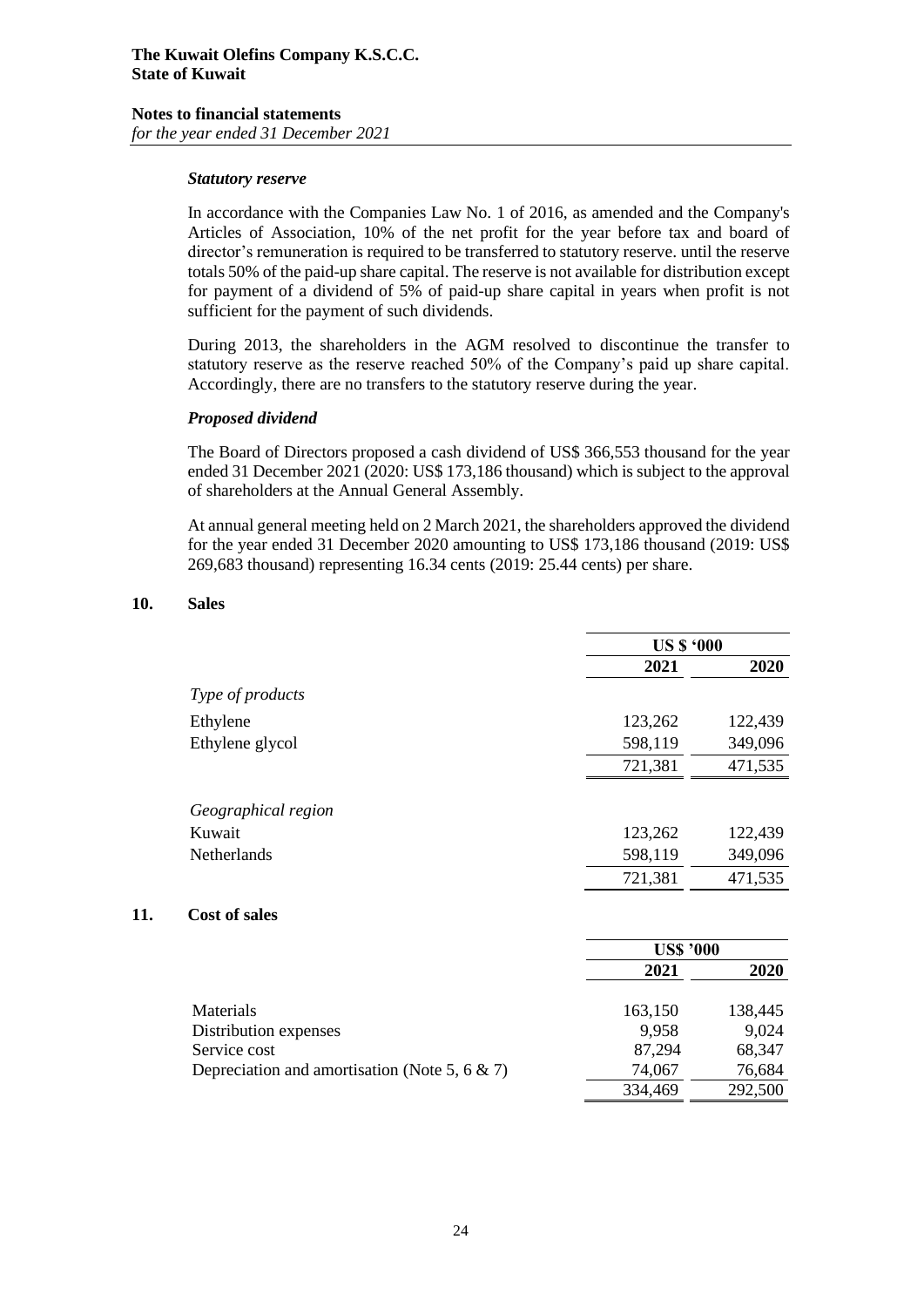## **12. General, administrative and selling expenses**

|                     |       | <b>US\$ '000</b> |  |  |
|---------------------|-------|------------------|--|--|
|                     | 2021  | 2020             |  |  |
| Marketing and sales | 877   | 635              |  |  |
| Administration      | 4,276 | 1,621            |  |  |
|                     | 5,153 | 2,256            |  |  |

## **13. Related party transactions**

In the normal course of business, the Company enters into transactions with its shareholders PIC (wholly owned by Kuwait Petroleum Corporation ("KPC")), BPC, QPIC, DEHBV and its affiliates.

During 2004, DEHBV and PIC initiated a number of joint venture petrochemical projects ("Olefins II projects") in Kuwait to manufacture polyethylene, ethylene glycol and styrene monomer. The Olefins II projects consists of the EQUATE expansion project, the incorporation and development of the Company and The Kuwait Styrene Company ("TKSC").

On 2 December 2004, the Company signed a Materials and Utilities Supply Agreement ("MUSA") with EQUATE. Under the terms of the MUSA, the Company contributed reservation right fees to EQUATE that represent 45.32% of the capital construction costs incurred by EQUATE on the new utilities and infrastructure facilities developed and owned by EQUATE. The percentage contribution of reservation right fee is based on the usage percentage of the new utilities and infrastructure facilities by the Company.

On 2 December 2004, the Company signed an Operations, Maintenance and Services Agreement ("OMSA") with EQUATE. Under the terms of the OMSA, the Company receives various services from EQUATE in respect of the Olefins II operations.

On 2 December 2004, the Company signed an Ethylene Supply Agreement with EQUATE and TKSC. Under the terms of the agreement, the price per metric tonne of ethylene is paid by EQUATE and TKSC based on the quantities delivered to them at the contract price.

During 2005, Services Agreements were signed between the Company, DEHBV, PIC and EQUATE for the provision of various services to the Company during the development of the Plant under construction. Since then the plant has been constructed and it is fully operational.

On 17 April 2006, the Company signed a distribution agreement with MEGlobal International FZE Dubai (part of MEGlobal group, "MEGlobal") as distributor for EG produced by the Company. MEGlobal is a 100% owned subsidiary of EQUATE, a company owned by the shareholders.

During 2020, EQUATE acquired a Sea Cooling Tower from PIC. Pursuant to MUSA and other agreements, the Company contributed reservation right fees to EQUATE that represent 68.11% of acquisition costs incurred by EQUATE on the Sea Cooling Tower acquired and owned by EQUATE. The percentage contribution of reservation right fees is based on the usage percentage of Sea Cooling Tower by the Company.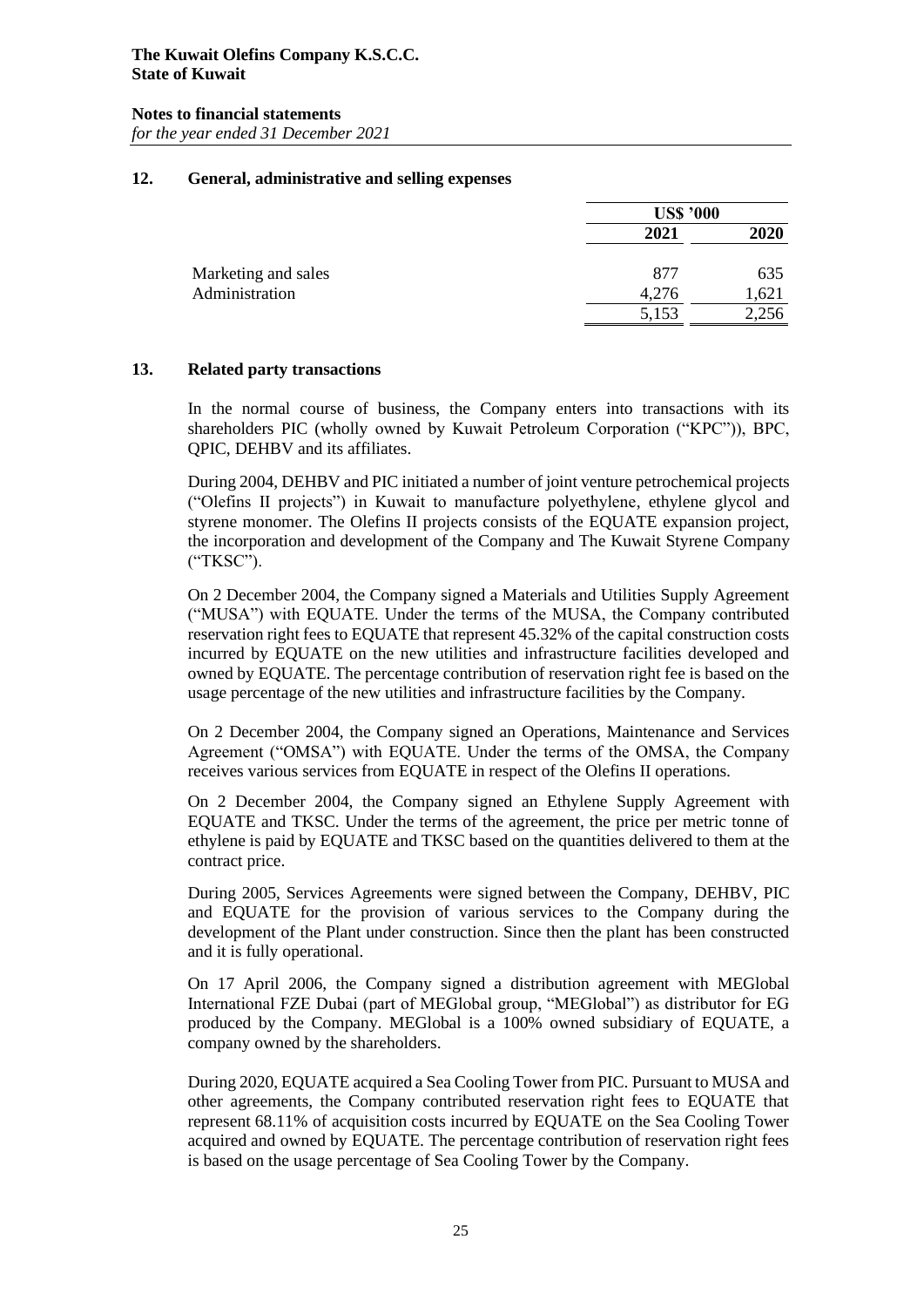*for the year ended 31 December 2021*

**Operational Facility** – Under the cash management services provided by MEG B.V, EQUATE Group entities and TKOC have an overnight cash sweeping facility with MEG B.V. Under this arrangement, the subsidiaries of EQUATE Group and TKOC sweeps selected bank accounts with MEG B.V. This allows EQUATE Group and TKOC either to invest or borrow funds on an overnight basis. Under the terms of the agreement, the subsidiaries and TKOC can borrow or deposit with MEG B.V at interest rate of LIBOR plus a positive spread set by the Management. The spread is determined taking into consideration of economic factors such as the creditworthiness of counterpart, characteristics of the debt financing arrangement etc. Amounts outstanding as at 31 December 2021 amounted to net asset of US\$ 106,508 thousand (2020: net liability of US\$ 65,761 thousand). These are indefinite arrangements subject to termination by either party of which the interest is accrued monthly.

All transactions with related parties are carried out on a negotiated contract basis. Details of significant related party transactions and balances are as follows:

|                                                                  | <b>US\$</b> '000 |         |  |
|------------------------------------------------------------------|------------------|---------|--|
|                                                                  | 2021             | 2020    |  |
| <b>Notes receivables</b>                                         |                  |         |  |
| Working capital loan to ME Global B.V.                           | 106,508          |         |  |
|                                                                  | 106,508          |         |  |
| Notes payable                                                    |                  |         |  |
| Working capital loan from ME Global B.V.                         |                  | 65,761  |  |
|                                                                  |                  | 65,761  |  |
|                                                                  |                  |         |  |
| Due from related parties<br>Due from EQUATE                      | 105,389          | 39,071  |  |
| Due from PIC                                                     | 1,338            | 1,672   |  |
| Due from TKSC                                                    | 4,990            | 3,800   |  |
| Due from ME Global International FZE                             |                  | 61,281  |  |
| Due to DOW Chemical Company                                      | 634              |         |  |
| Due from Kuwait Paraxylene Production Company                    |                  |         |  |
| K.S.C.C. ("KPPC")                                                | 266              | 207     |  |
|                                                                  | 112,617          | 106,031 |  |
|                                                                  |                  |         |  |
| Due to related parties<br>Due to EQUATE                          | 16,491           | 92,847  |  |
| Due to PIC                                                       |                  |         |  |
| Due to KPPC                                                      | 139              | 325     |  |
| Due to KPC                                                       | 23,002           | 7,821   |  |
| Due to Kuwait Oil Company K.S.C. ("KOC")                         | 1,470            | 15,528  |  |
|                                                                  | 41,102           | 116,521 |  |
|                                                                  |                  |         |  |
| Dividend payable (included in accruals and other<br>liabilities) | 683              | 683     |  |
|                                                                  |                  |         |  |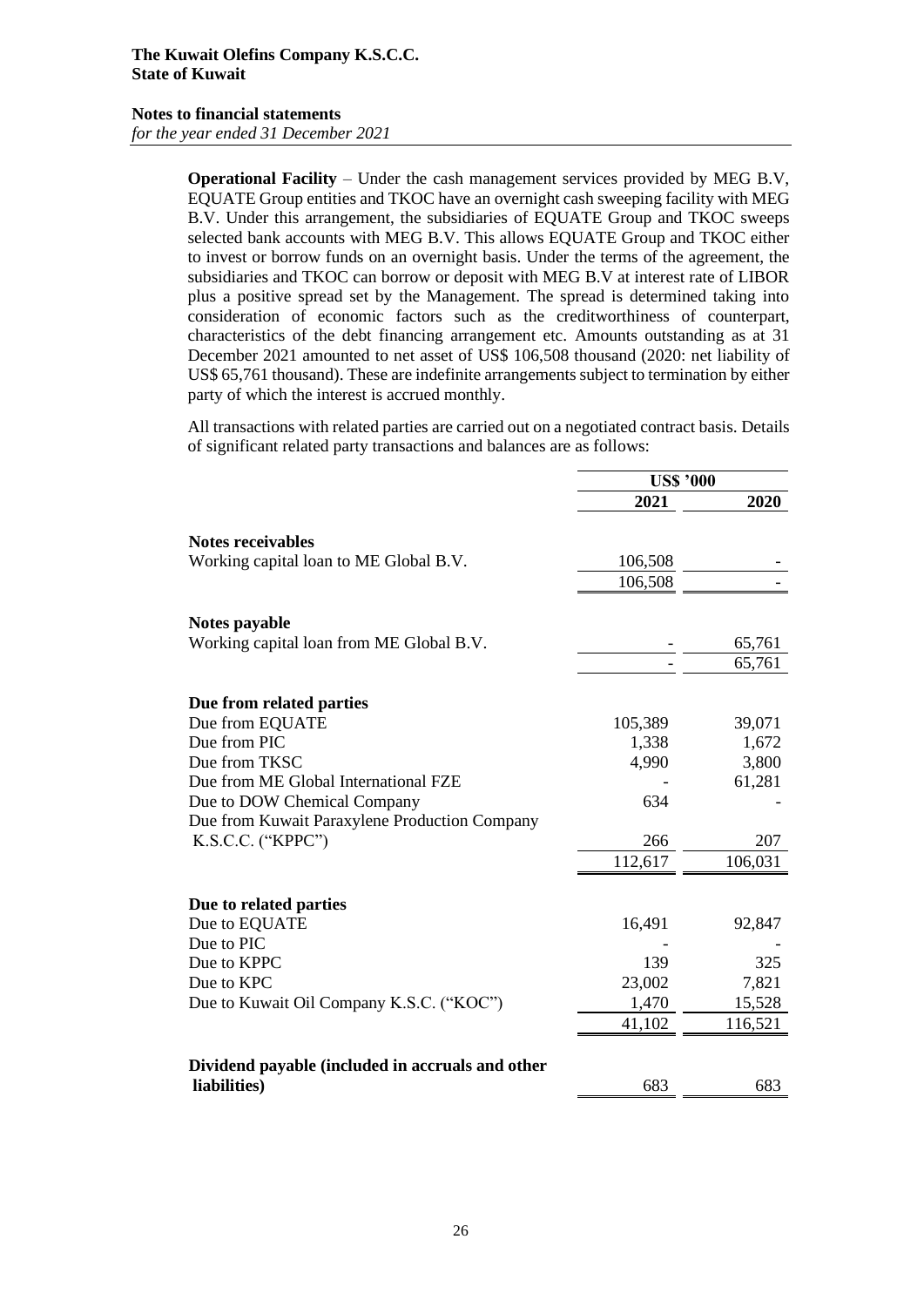## **Notes to financial statements**

*for the year ended 31 December 2021*

|                                                       |         | <b>US\$ '000</b> |  |
|-------------------------------------------------------|---------|------------------|--|
|                                                       | 2021    | 2020             |  |
|                                                       |         |                  |  |
| <b>Sales</b>                                          |         |                  |  |
| Sales of EG to MEGlobal                               | 598,119 | 349,097          |  |
| Sales to EQUATE, KPPC, TKSC and PIC                   | 123,262 | 122,439          |  |
| <b>Expenses</b>                                       |         |                  |  |
|                                                       |         |                  |  |
| Feed gas purchased from KPC                           | 124,541 | 102,727          |  |
| Olefins II plant management fees to EQUATE            | 2,485   | 2,059            |  |
| Toggling fees payments to KOC                         | 9,020   | 8,633            |  |
| Operating and utility cost reimbursed to EQUATE for   |         |                  |  |
| running the Olefins II plant                          | 124,648 | 118,422          |  |
| Interest expense on notes payable from ME Global B. V | 3,236   | 675              |  |
|                                                       |         |                  |  |
| <b>Finance income</b>                                 |         |                  |  |
| Interest income on notes receivable from ME Global    |         |                  |  |
| B.V                                                   | 1.377   | 1.523            |  |

## **Board of Directors' remuneration**

The provision for the Board of Directors' remuneration was made according to Article 198 of the Companies Law No.1 of 2016, as amended and its Executive Regulations and is subject to the approval of Annual General Meeting.

## **14. Financial risk management**

## **Overview**

The Company is exposed to the following risks from its use of financial instruments:

- market risk
- credit risk
- liquidity risk

## **Financial management framework**

This note presents information about the Company's exposure to each of the above risks, its objectives, policies and processes for measuring and managing risk, and the Company's management of capital. Further quantitative disclosures are included throughout these financial statements.

The Company continuously reviews its risk exposures and takes measures to limit it to acceptable levels. Risk management is carried out by the senior management under policies approved by the board of directors. Senior management identifies and evaluates financial risks in close co-operation with the operating units.

The Board of Directors has overall responsibility for the establishment and oversight of the Company's risk management framework.

The Audit Committee oversees how management monitors compliance with the Company's risk management policies and procedures and reviews the adequacy of the risk management framework in relation to the risks faced by the Company.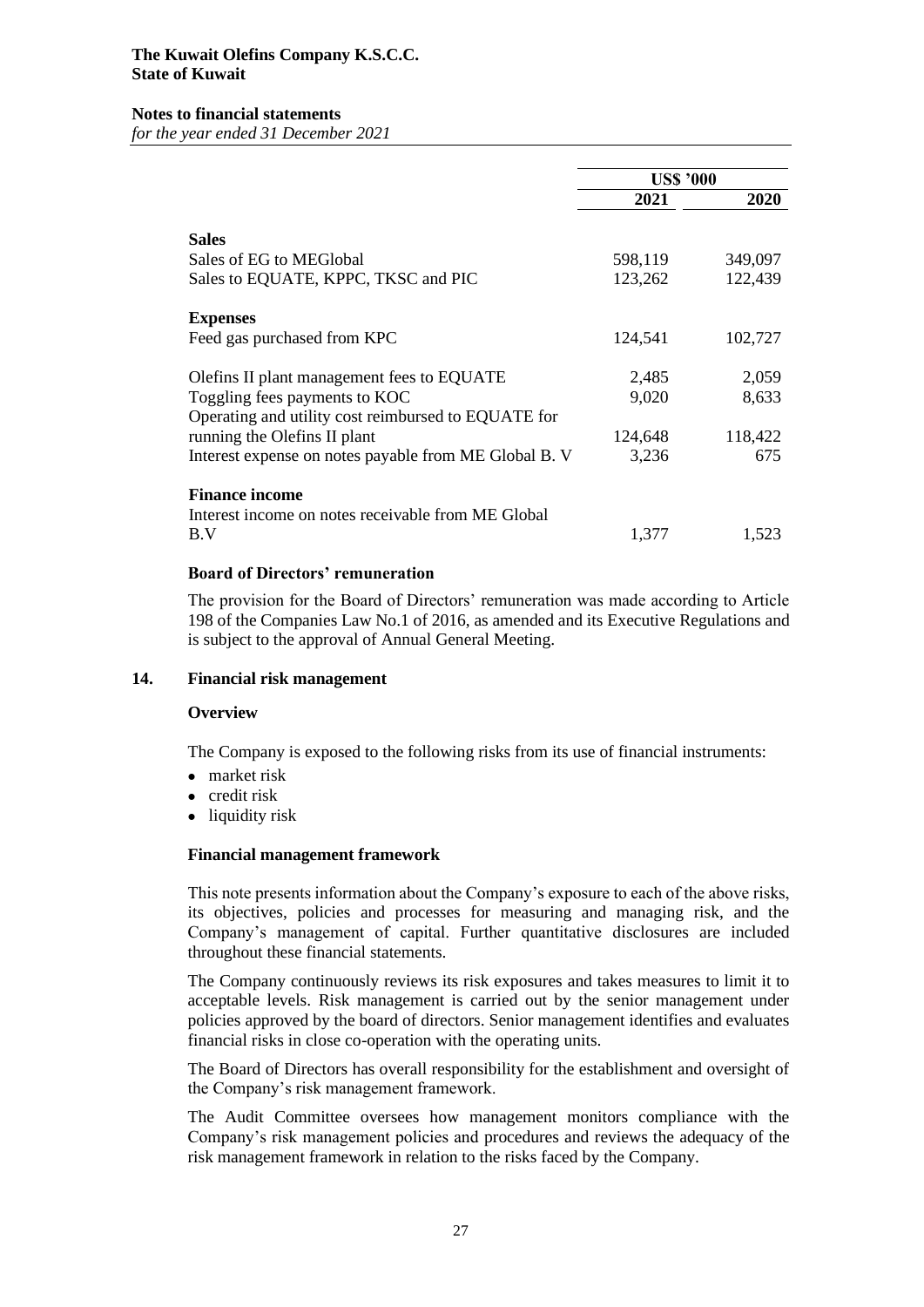The significant financial risks that the Company is exposed to are discussed below:

## **Market risk**

Market risk is the risk that changes in market prices, such as foreign exchange rates, interest rates and the equity prices will affect the Company's income or the value of its holdings of financial instruments. The objective of market risk management is to manage and control market risk exposures within acceptable parameters, while optimising the return.

The Company's activities expose it primarily to the financial risks of changes in foreign currency exchange rates and interest rates.

#### *Foreign currency risk*

The Company undertakes certain transactions denominated in foreign currencies. Hence, exposures to exchange rate fluctuations arise.

The Company deals in forward exchange contracts within approved limits to manage its foreign currency positions and cash flows. The notional value of the contracts (off balance sheet exposure) as at 31 December 2021 are:

|                               | <b>US\$ '000</b> |         |  |
|-------------------------------|------------------|---------|--|
|                               | 2021             | 2020    |  |
| <b>Short position</b><br>Euro | 9,104            | 308,387 |  |
| Long position<br>Euro         | 9,057            | 154,715 |  |

The fair value of forward foreign exchange contracts is estimated by discounting the difference between the contractual forward price and the current forward price for the residual maturity of the contract using a risk-free interest rate. These are classified as level 2 in fair value hierarchy. The fair value of the forward foreign exchange contract as at 31 December 2021 amounting to US\$ 15 thousand (2020: (US\$ 3,500 thousand).

The Company's on balance sheet exposure to foreign currency denominated monetary assets and monetary liabilities at the reporting date are as follows:

| 31 December 2021 (US\$' 000)  | Euro        | Kuwaiti<br><b>Dinar</b> | <b>Total</b> |
|-------------------------------|-------------|-------------------------|--------------|
|                               |             |                         |              |
| Assets                        |             |                         |              |
| Liabilities                   |             | (10,709)                | (10,709)     |
| Net $\log /$ (short) exposure |             | (10,709)                | (10,709)     |
|                               |             |                         |              |
|                               |             | Kuwaiti                 |              |
| 31 December 2020 (US\$' 000)  | <b>Euro</b> | <b>Dinar</b>            | <b>Total</b> |
|                               |             |                         |              |
| Assets                        | 158,257     | 410                     | 158,667      |
| Liabilities                   |             | (24, 963)               | (24, 963)    |
| Net $\log /$ (short) exposure | 158,257     | (24, 553)               | 133,704      |

The following exchange rates were applied to translate monetary assets and liabilities at 31 December 2021: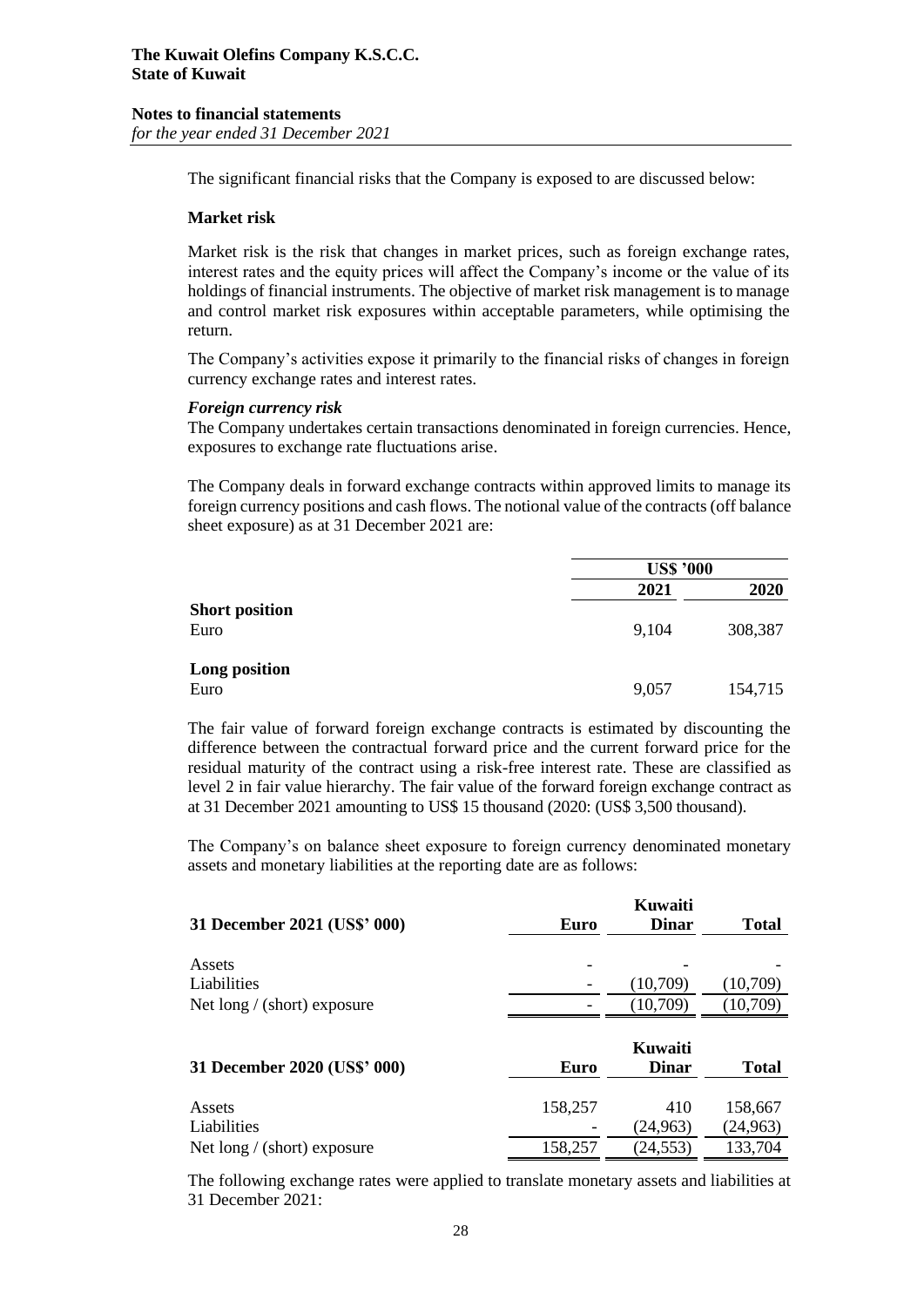*for the year ended 31 December 2021*

| 2021           | <b>2020</b>                            |
|----------------|----------------------------------------|
| 0.883<br>0.303 | 0.815<br>0.303                         |
|                | <b>Reporting date</b><br>Mid-spot rate |

#### *Foreign currency sensitivity analysis*

As at 31 December 2021, if the US\$ had weakened/strengthened by 5% against the Euro and Kuwaiti Dinar with all other variables held constant, profit for the year would have been higher / lower by US\$ 535 thousand (2020: US\$ 6,685 thousand).

#### *Interest rate risk*

Interest rate risk is the risk that the fair value or future cash flows of the Company's financial instrument will fluctuate because of changes in market interest rates. The interest rate risk is not significant.

The Company doesn't have significant interest-bearing financial instruments, except for the lease liabilities as at 31 December 2021.

## *Credit risk*

Credit risk is the risk of financial loss to the Company if a customer or counterparty to a financial instrument fails to meet its contractual obligations and arises principally from the Company's trade and other receivables, due from related parties, notes receivables and bank balances.

## *Exposure to credit risk*

The carrying amount of following financial assets represents the maximum credit exposure of the Company:

|                          | <b>US\$ '000</b> |         |  |
|--------------------------|------------------|---------|--|
|                          | 2021             | 2020    |  |
| Notes receivables        | 106,508          |         |  |
| Due from related parties | 112,617          | 106,031 |  |
| Other receivables        | 74               | 76      |  |
| <b>Bank</b> balances     | 69               | 60      |  |
|                          | 219,268          | 106,167 |  |

## *Trade and other receivables*

The average credit period on sales is 60 days (2020: 60 days). As at the statement of financial position date, there are no trade receivables.

The Company has adopted a policy of only dealing with creditworthy counterparties and obtaining sufficient collateral, where appropriate, as a means of mitigating the risk of financial loss from defaults. The Company only transacts with entities that are rated the equivalent of investment grade and above. This information is supplied by independent rating agencies where available and, if not available, the Company uses other publicly available financial information and its own trading records to rate its major customers. The Company's exposure to and the credit ratings of its counterparties are continuously monitored, and the aggregate value of transactions concluded is spread amongst approved counterparties. Credit exposure is controlled by counterparty limits that are reviewed and approved by the management annually.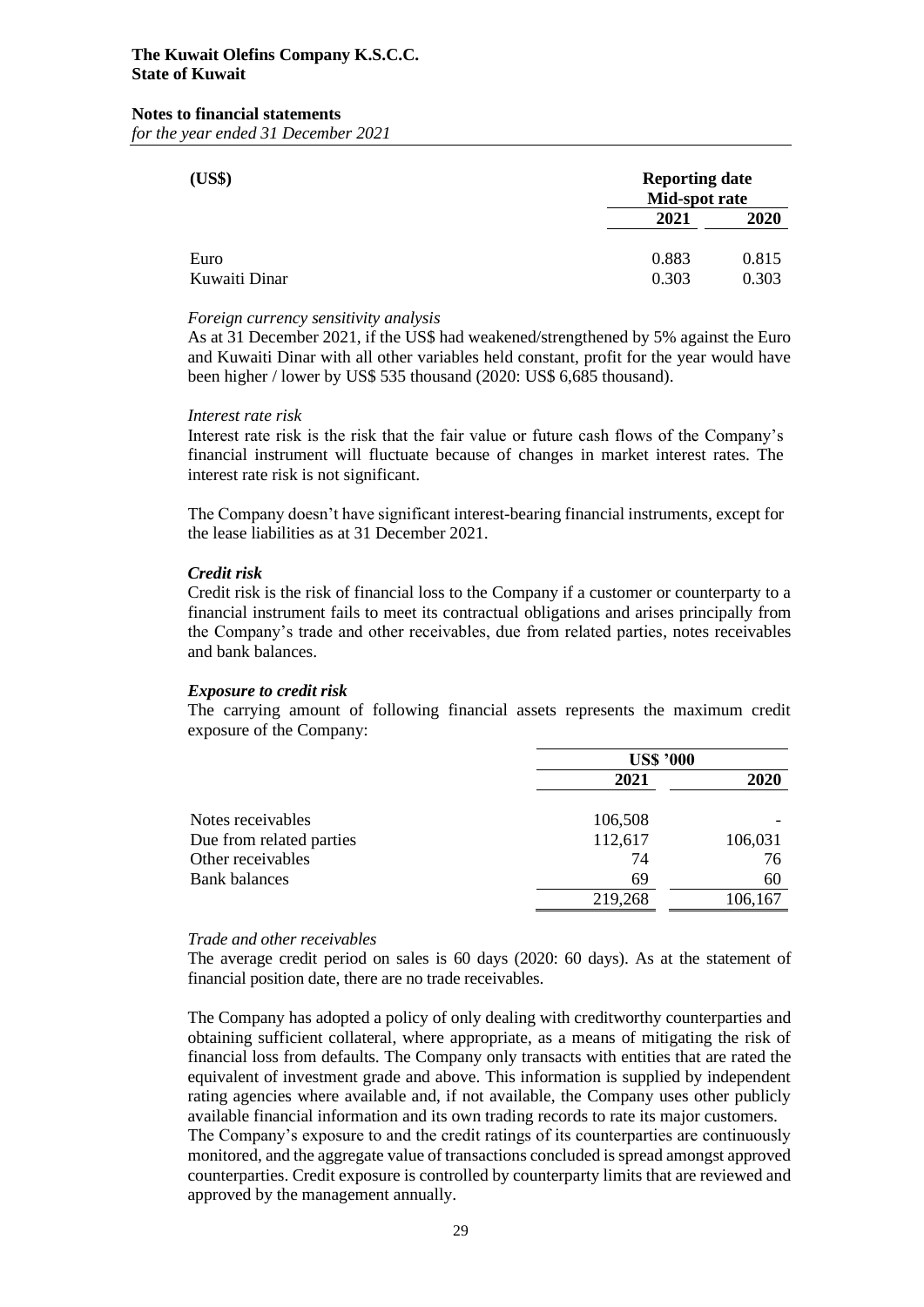#### **Notes to financial statements**  *for the year ended 31 December 2021*

The balances are neither due nor impaired.

## *Due from related parties*

The Company sells all its products to related parties. Transactions with related parties are carried out on a negotiated contract basis. While note receivable represents balances on account of cash sweeping arrangement with a related party as disclosed in Note 13.

The related parties are with high credit rating and repute in the market. Impairment on the due from a related party and deposits have been measured on the basis of lifetime expected credit losses. The Company considers that these have low credit risk based on historical experiences, available press information and experienced credit judgment. As on 31 December 2021 and 31 December 2020, these are neither impaired nor due.

## *Bank balances*

The credit risk on bank balances is considered negligible, since the counterparties are reputable banks and financial institutions that have low credit risk based on the external credit ratings.

## **Liquidity risk**

Liquidity risk is the risk that the Company will encounter difficulty in meeting the obligations associated with its financial liabilities that are settled by delivering cash or another financial asset. The Company's approach to managing liquidity is to ensure, as far as possible, that it will always have sufficient liquidity to meet its liabilities when due, under both normal and stressed conditions, without incurring unacceptable losses or risking damage to the Company's reputation.

Ultimate responsibility for liquidity risk management rests with the Board of Directors, which has built an appropriate liquidity risk management framework for the management of the Company's short, medium and long-term funding and liquidity management requirements. The Company manages liquidity risk by maintaining adequate reserves, banking facilities and reserve borrowing facilities, by continuously monitoring forecast and actual cash flows and matching the maturity profiles of financial assets and liabilities.

The table below analyses the Company's non-derivative financial liabilities based on the remaining period at the statement of financial position to the contractual maturity date. The amounts disclosed in the table are the contractual undiscounted cash flows. Balances due within 12 months approximate their carrying balances as the impact of discounting is not significant.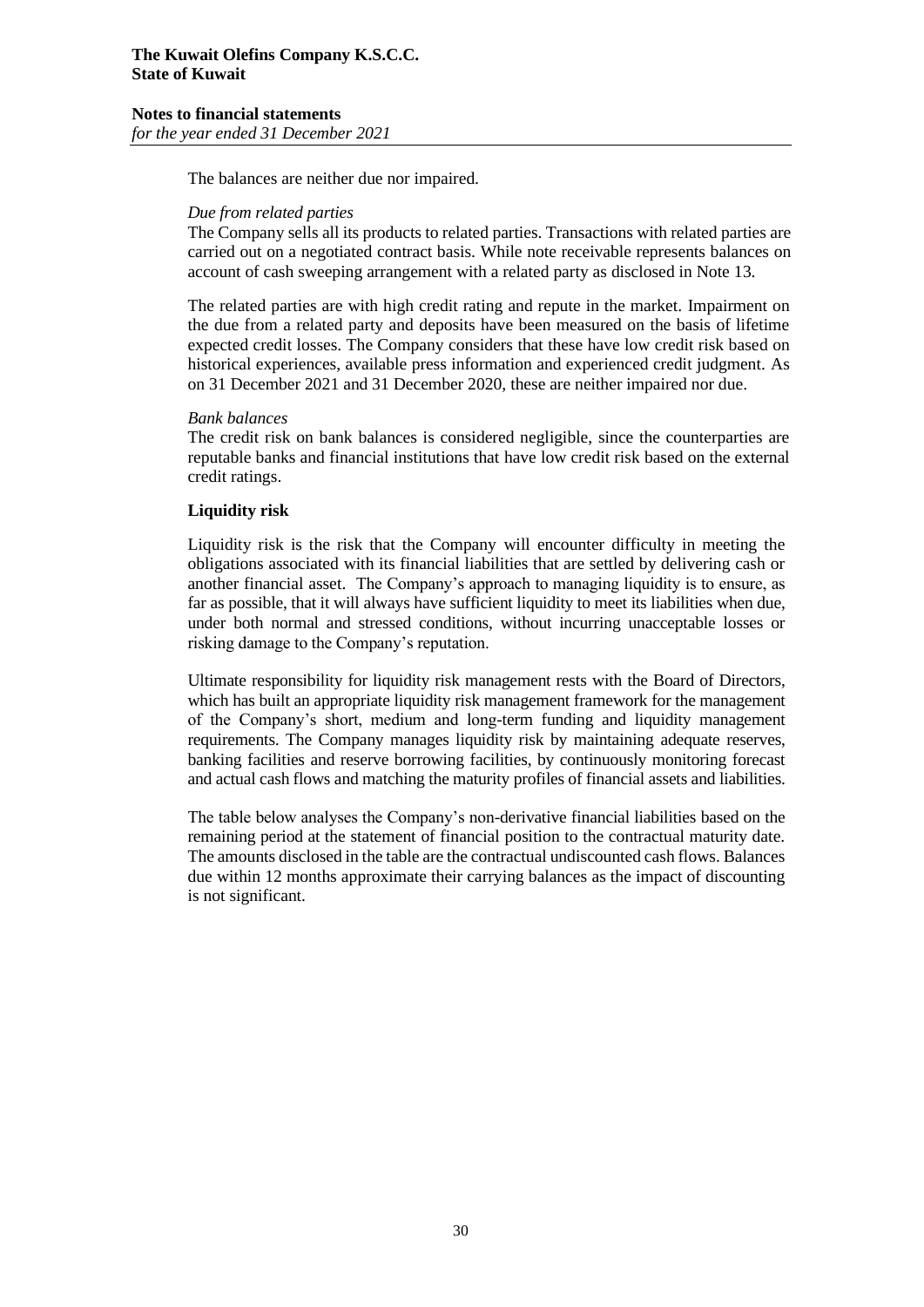## **Notes to financial statements**

*for the year ended 31 December 2021*

|                        | <b>Less than</b><br>1 year | 1-2 years | <b>Above 2</b><br>years | <b>Total</b> | Carrying<br>amount |
|------------------------|----------------------------|-----------|-------------------------|--------------|--------------------|
| As at 31 December      |                            |           |                         |              |                    |
| 2021                   |                            |           |                         |              |                    |
| Trade payables         | 61                         |           |                         | 61           | 61                 |
| Due to related parties | 41,102                     |           |                         | 41,102       | 41,102             |
| Accruals and other     |                            |           |                         |              |                    |
| liabilities            | 22,917                     |           |                         | 22,917       | 22,917             |
| Lease liabilities      | 1,570                      | 1,648     | 11,631                  | 14,849       | 11,687             |
| <b>Total</b>           | 65,650                     | 1,648     | 11,631                  | 78,929       | 75,767             |
| As at 31 December      |                            |           |                         |              |                    |
| 2020                   |                            |           |                         |              |                    |
| Trade payables         | 1,804                      |           |                         | 1,804        | 1,804              |
| Due to related parties | 116,521                    |           |                         | 116,521      | 116,521            |
| Accruals and other     |                            |           |                         |              |                    |
| liabilities            | 16,279                     |           |                         | 16,279       | 16,279             |
| Notes payable          | 66,761                     |           |                         | 66,761       | 65,761             |
| Lease liabilities      | 1,557                      | 1,635     | 11,537                  | 14,729       | 12,668             |
| <b>Total</b>           | 202,922                    | 1,635     | 11,537                  | 216,094      | 213,033            |

## **15. Fair value**

Fair value is the price that would be received to sell an asset or paid to transfer a liability in an orderly transaction between market participants at the measurement date. Underlying the definition of fair value is the presumption that the Company is a going concern without any intention, or need, to liquidate, curtail materially the scale of its operations or undertake a transaction on adverse terms.

The fair value of financial assets and financial liabilities (excluding derivative instruments) is determined in accordance with generally accepted pricing models based on discounted cash flow analysis using prices from observable current market transactions. The fair value of forward exchange contracts is estimated by discounting the difference between the contractual forward price and the current forward price for the residual maturity of the contract using a risk-free interest rate (level II inputs). All other financial instruments are classified as Level III.

## **16. Capital management**

The Company manages its capital to ensure that it will be able to continue as a going concern while maximising the return to stakeholders through the optimisation of the debt and equity balance. There were no changes in the Company's approach to capital management during the year.

The Company is not subject to externally imposed capital requirements, except the minimum requirement of the Companies Law No. 1 of 2016, as amended and its Executive Regulations.

## **17. Commitments and contingencies**

The Company has a fixed gas purchase commitment with a related party of approximately US\$ 345,949 (31 December 2020: US\$ 328,837) per day until the agreement is cancelled in writing by both parties.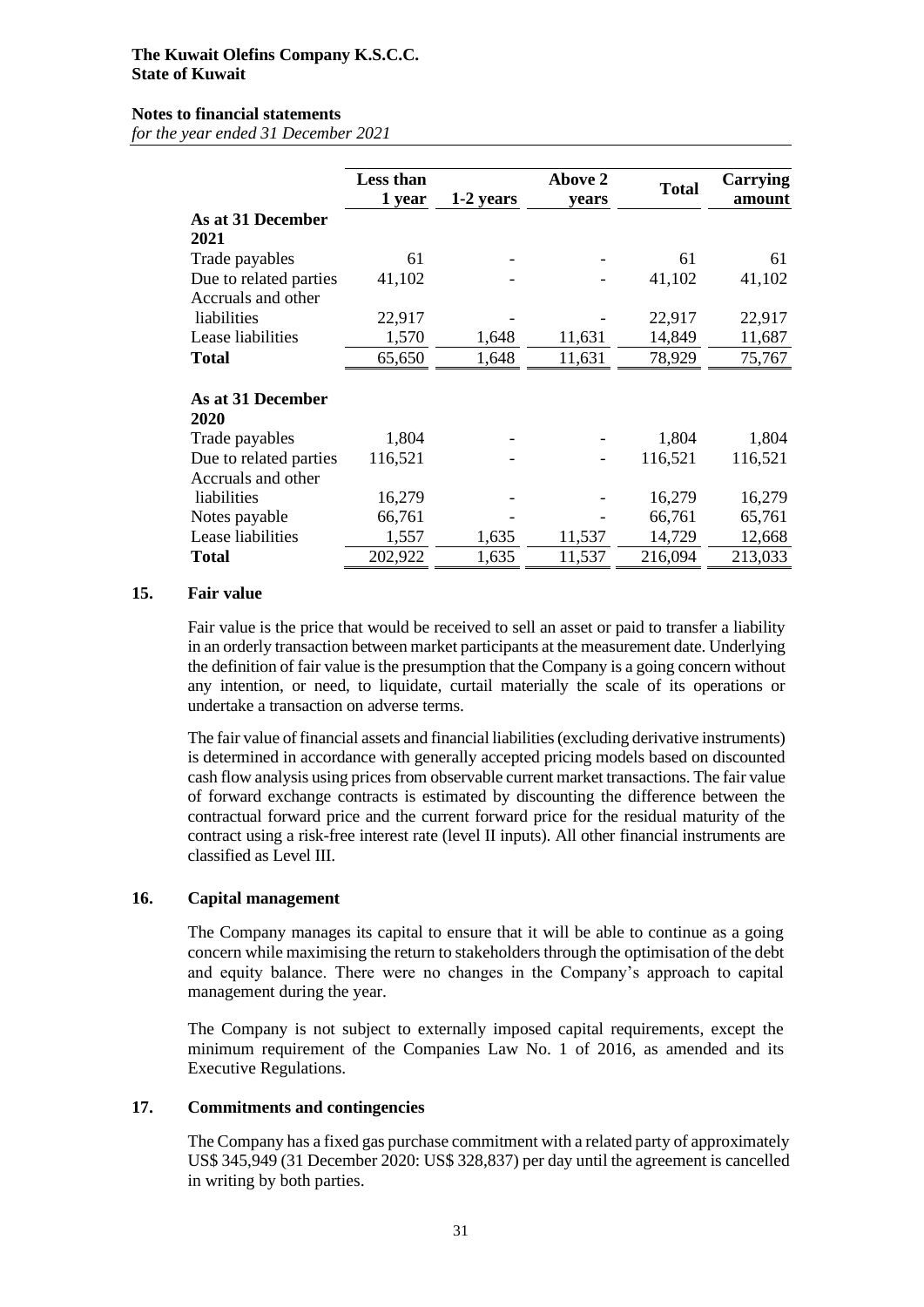Pursuant to master loan agreement signed on 23 June 2016, which was amended on 13 December 2018, the EQUATE Group entered into a US\$ 3 billion long term loan agreement ("Term Loan") with a consortium of banks. The Term Loan consisted of US \$ 2 billion Tranche A 7-year bullet facility and US\$ 1 billion 5-year revolving credit facility. The Company is jointly and severally a guarantor along with EQUATE Group for the Term Loan and the credit facilities include customary covenants. During the year, EQUATE fully settled these loans.

On 3 November 2016, the EQUATE Group established a US\$ 4 billion Global Medium Term Note Programme ("GMTN 1") and issued notes amounting to US\$ 2.25 billion ("GMTN 1 Notes") whereby notes amounting to US\$ 1,000 million having term of 5 years maturing in 2022 and notes amounting to US\$ 1,250 million having term of 10 years maturing in November 2026. During the year, the EQUATE Group bought back notes worth USD 572 million from GMTN 1 and has outstanding balance of USD 1,677 million as at reporting date. The payments of all amounts due in respect of GMTN 1 Notes is unconditionally and irrevocably guaranteed, jointly and severally by the Company and EQUATE Group. GMTN 1 Notes are listed on EURONEXT.

In December 2016, the EQUATE Group established a US\$ 2 billion Sukuk programme (Sukuk 1) and issued Sukuk amounting to US\$ 500 million on 21 February 2017 having term of 7 years. The payments of all amounts due in respect of Sukuk is guaranteed by the Company and is listed on EURONEXT.

In May 2020, the EQUATE Group established a US\$ 4 billion Global Medium Term Note Programme ("GMTN 2") and issued notes amounting to USD 1.6 billion ("GMTN 2 Notes") whereby notes amounting to US\$ 1,000 million having term of 5 years maturing in 2025 and notes amounting to US\$ 600 million having term of 10 years maturing in 2030. The payments of amounts due in respect of GMTN 2 notes is unconditionally and irrevocably guaranteed, jointly and severally, and not severally, by the Company and EQUATE Group. GMTN 2 notes are listed on EURONEXT.

In May 2020, the EQUATE Group established a US\$ 2 billion sukuk programme ("Sukuk 2"). The payments of all amounts due in respect of Sukuk is guaranteed by the Company. The trust certificates are not yet issued under Sukuk 2.

During 2020, EQUATE Group has obtained a 3-year term and murabaha loans amounting to US\$ 300 million from the local financial institution. The Loan facility has been guaranteed by the Company.

During the year, the EQUATE Group updated the US\$ 4 billion GMTN 1 ("GMTN3") and issued notes amounting to USD 700 million ("GMTN 3 Notes") with a 7 years tenor maturing in April 2028. The payments of amounts due in respect of GMTN 3 notes is unconditionally and irrevocably guaranteed, jointly and severally, and not severally, by the Company and EQUATE Group. GMTN 3 notes are listed on EURONEXT.

In regard to GMTN 1, GMTN 2 and GMTN 3, the fair value of the guarantee provided by the Company amounts to USD 10 million. These are classified as level 2 in fair value hierarchy.